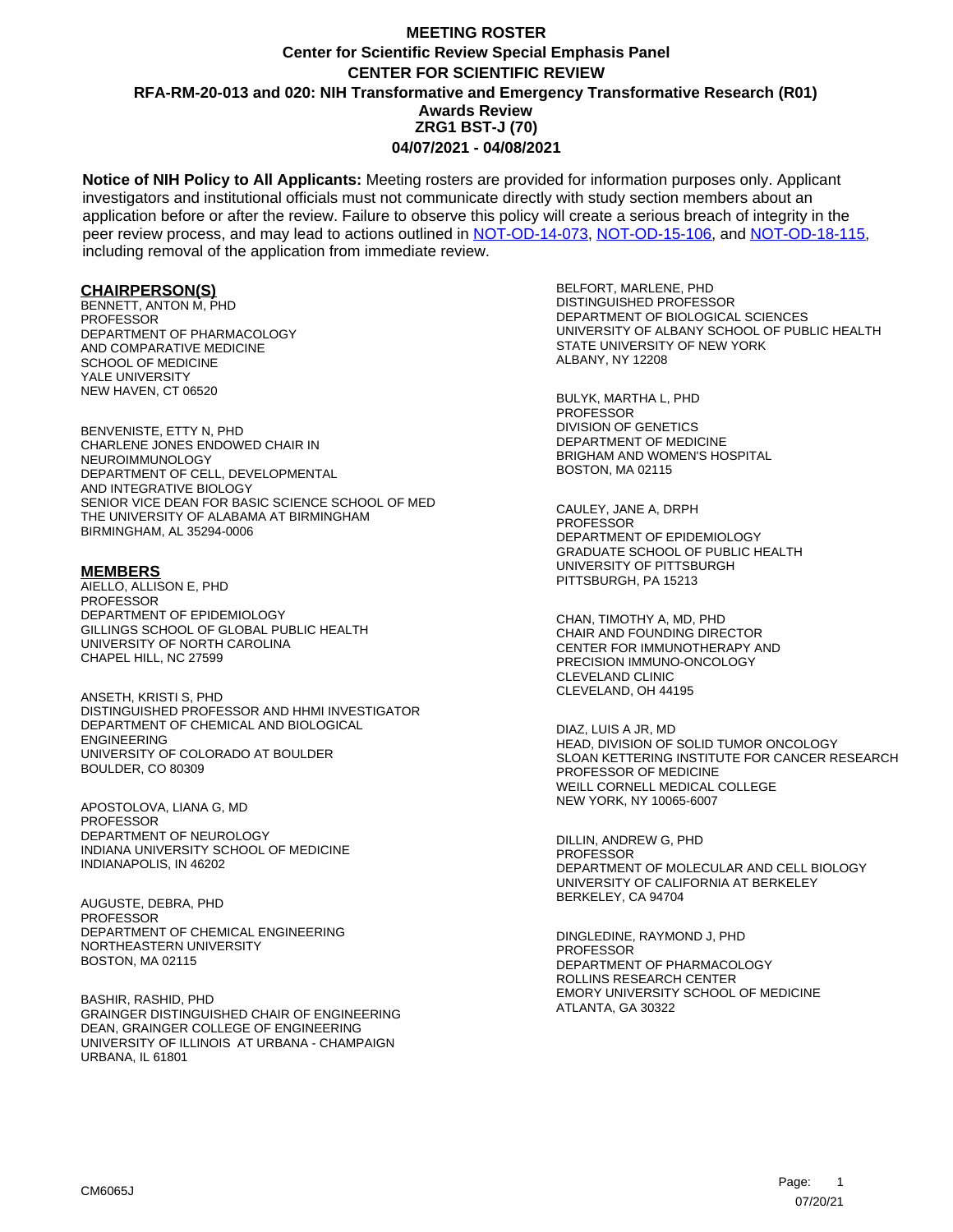**Notice of NIH Policy to All Applicants:** Meeting rosters are provided for information purposes only. Applicant investigators and institutional officials must not communicate directly with study section members about an application before or after the review. Failure to observe this policy will create a serious breach of integrity in the peer review process, and may lead to actions outlined in [NOT-OD-14-073,](https://grants.nih.gov/grants/guide/notice-files/NOT-OD-14-073.html) [NOT-OD-15-106,](https://grants.nih.gov/grants/guide/notice-files/NOT-OD-15-106.html) and [NOT-OD-18-115,](https://grants.nih.gov/grants/guide/notice-files/NOT-OD-18-115.html) including removal of the application from immediate review.

ESTES, MARY K, PHD **PROFESSOR** DEPARTMENT OF MOLECULAR VIROLOGY AND MICROBIOLOGY BAYLOR COLLEGE OF MEDICINE HOUSTON, TX 77030

GENCO, CAROLINE A, PHD ARTHUR E. SPILLER, MD PROFESSOR AND CHAIR DEPARTMENT OF IMMUNOLOGY SCHOOL OF MEDICINE TUFTS UNIVERSITY BOSTON, MA 02111

HILL, JOSEPH A, MD, PHD PROFESSOR AND CHIEF CARDIOVASCULAR DIVISION UT SOUTHWESTERN MEDICAL CENTER DALLAS, TX 75390

HUTTENLOCHER, ANNA, MD PROFESSOR DEPARTMENT OF PEDIATRICS, MEDICAL MICROBIOLOGY AND IMMUNOLOGY UNIVERSITY OF WISCONSIN MADISON, WI 53706

KALLURI, RAGHU, PHD, MD PROFESSOR DEPARTMENT OF CANCER BIOLOGY MD ANDERSON CANCER CENTER THE UNIVERSITY OF TEXAS HOUSTON, TX 77030

MAYEUX, RICHARD P, MD **PROFESSOR** DEPARTMENT OF NEUROLOGY COLUMBIA UNIVERSITY NEW YORK, NY 10032

MURPHY, ROBERT F, PHD PROFESSOR DEPARTMENT OF BIOLOGICAL SCIENCES AND BIOMEDICAL ENGINEERING HEAD, DEPARTMENT OF COMPUTATIONAL BIOLOGY CARNEGIE MELLON UNIVERSITY PITTSBURGH, PA 15213

RITCHIE, MARYLYN D, PHD PROFESSOR, DEPARTMENT OF GENETICS DIRECTOR, CENTER FOR TRANSLATIONAL BIOINFORMATICS INSTITUTE FOR BIOMEDICAL INFORMATICS ASSOCIATE DIRECTOR, CENTER FOR PRECISION MEDICINE UNIVERSITY OF PENNSYLVANIA PHILADELPHIA, PA 19104

SPEARMAN, PAUL W, MD ALBERT B. SABIN PROFESSOR AND DIRECTOR DIVISION OF INFECTIOUS DISEASES CINCINNATI CHILDREN'S HOSPITAL MEDICAL CENTER CINCINNATI, OH 45229

STORMO, GARY D, PHD JOSEPH ERLANGER PROFESSOR DEPARTMENT OF GENETICS CENTER FOR GENOME SCIENCES WASHINGTON UNIVERSITY MEDICAL SCHOOL ST. LOUIS, MO 63108

TELESNITSKY, ALICE, PHD **PROFESSOR** DEPARTMENT OF MICROBIOLOGY AND IMMUNOLOGY UNIVERSITY OF MICHIGAN MEDICAL SCHOOL ANN ARBOR, MI 48109

#### **MAIL REVIEWER(S)**

ABALLAY, ALEJANDRO, PHD PROFESSOR AND CHAIR DEPARTMENT OF MOLECULAR MICROBIOLOGY AND IMMUNOLOGY SCHOOL OF MEDICINE OREGON HEALTH AND SCIENCE UNIVERSITY PORTLAND, OR 97239

ABDO, ZAID, PHD ASSOCIATE PROFESSOR DEPARTMENT OF MICROBIOLOGY, IMMUNOLOGY AND PATHOLOGY COLLEGE OF VETERINARY MEDICINE AND BIOMEDICAL SCIENCES FORT COLLINS, CO 80523

ADAMS, PETER D., PHD PROFESSOR DEPARTMENT OF TUMOR INITIATIONS AND MAINTENANCE PROGRAM SANFORD BURNHAM PREBYS MEDICAL DISCOVERY INST LA JOLLA, CA 92017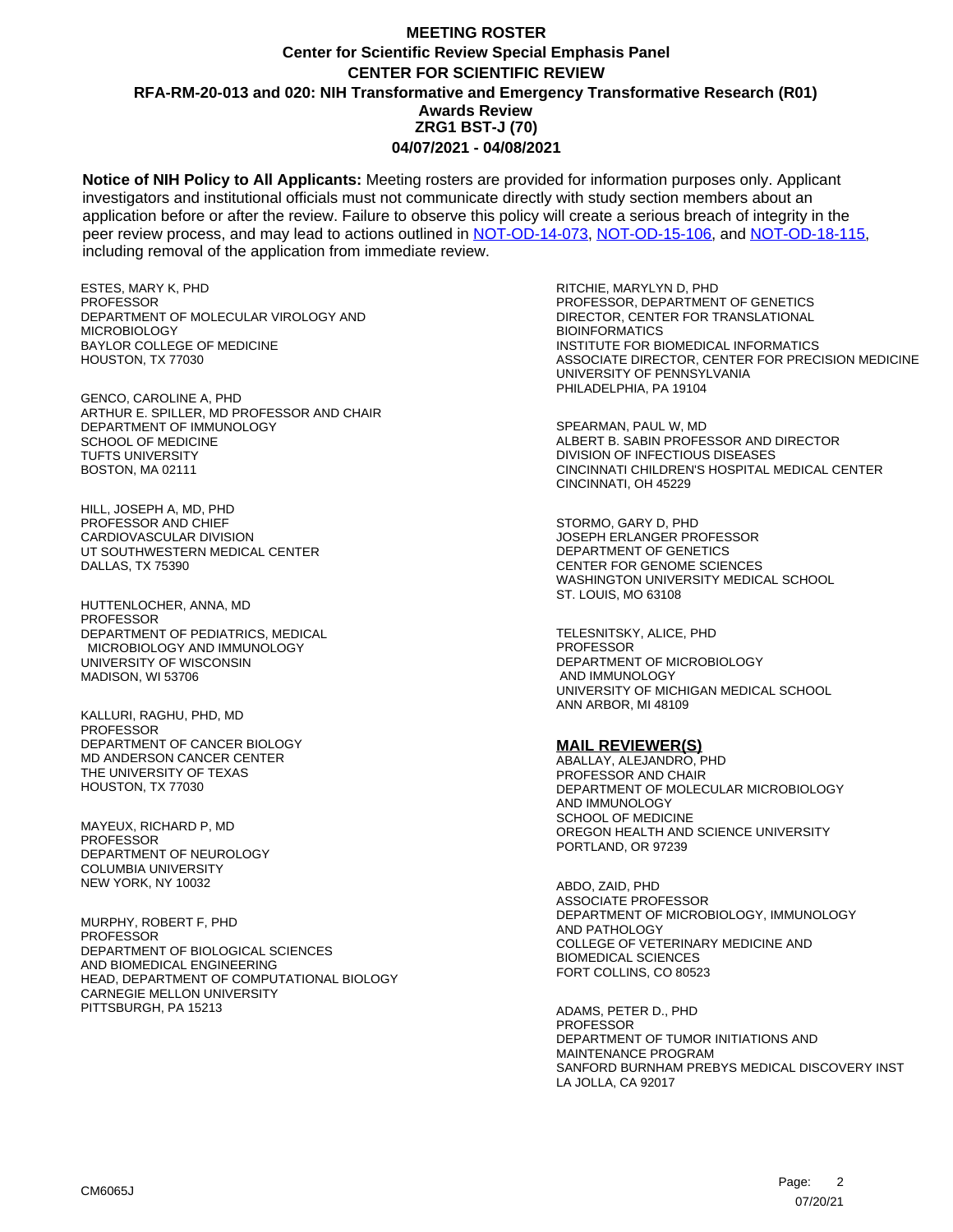**Notice of NIH Policy to All Applicants:** Meeting rosters are provided for information purposes only. Applicant investigators and institutional officials must not communicate directly with study section members about an application before or after the review. Failure to observe this policy will create a serious breach of integrity in the peer review process, and may lead to actions outlined in [NOT-OD-14-073,](https://grants.nih.gov/grants/guide/notice-files/NOT-OD-14-073.html) [NOT-OD-15-106,](https://grants.nih.gov/grants/guide/notice-files/NOT-OD-15-106.html) and [NOT-OD-18-115,](https://grants.nih.gov/grants/guide/notice-files/NOT-OD-18-115.html) including removal of the application from immediate review.

ALEKSEYENKO, ALEXANDER V, PHD ASSOCIATE PROFESSOR BIOMEDICAL INFORMATICS CENTER DEPARTMENT OF PUBLIC HEALTH SCIENCES MEDICAL UNIVERSITY OF SOUTH CAROLINA CHARLESTON, SC 29425

ALLEN, CLINT, MD PRINCIPAL INVESTIGATOR SECTION ON TRANSLATIONAL TUMOR IMMUNOLOGY NATIONAL INSTITUTE ON DEAFNESS AND OTHER OTHER COMMUNICATION DISORDERS NATIONAL INSTITUTES OF HEALTH BETHESDA, MD 20814

ALTEMEIER, WILLIAM A, MD PROFESSOR DIVISION OF PULMONARY AND CRITICAL CARE MEDICINE DEPARTMENT OF MEDICINE UNIVERSITY OF WASHINGTON SEATTLE, WA 98109

ALVAREZ, FRANCISCO J, PHD **PROFESSOR** DEPARTMENT OF PHYSIOLOGY EMORY UNIVERSITY ATLANTA, GA 30322

AMARA, RAMA RAO, PHD PROFESSOR DEPARTMENT OF MICROBIOLOGY AND IMMUNOLOGY YERKES NATIONAL PRIMATE RESEARCH CENTER EMORY UNIVERSITY ATLANTA, GA 30329

ANSLYN, ERIC V, PHD PROFESSOR DEPARTMENT OF CHEMISTRY AND BIOCHEMISTRY UNIVERSITY OF TEXAS AUSTIN, TX 78712

ARYAL, SUBHASH, PHD ASSOCIATE PROFESSOR SCHOOL OF NURSING UNIVERSITY OF PENNSYLVANIA PHILADELPHIA, PA 19104

AYALA, YUNA, PHD ASSOCIATE PROFESSOR DEPARTMENT OF BIOCHEMISTRY AND MOLECULAR BIOLOGY SAINT LOUIS UNIVERSITY ST LOUIS, MO 63104

AYYAVOO, VELPANDI, PHD **PROFESSOR** DEPARTMENT OF INFECTIOUS DISEASE AND MICROBIOLOGY UNIVERSITY OF PITTSBURGH PITTSBURGH, PA 15261

BAKER, BILL J, PHD **PROFESSOR** DEPARTMENT OF CHEMISTRY COLLEGE OF ARTS AND SCIENCES UNIVERSITY OF SOUTH FLORIDA TAMPA, FL 33620-5250

BARTOLOMEI, MARISA S, PHD PROFESSOR DEPARTMENT OF CELL AND DEVELOPMENTAL BIOLOGY PERELMAN SCHOOL OF MEDICINE UNIVERSITY OF PENNSYLVANIA PHILADELPHIA, PA 19104

BASLER, CHRISTOPHER F, PHD PROFESSOR CENTER FOR MICROBIAL PATHOGENESIS INSTITUTE FOR BIOMEDICAL SCIENCES GEORGIA STATE UNIVERSITY ATLANTA, GA 30303

BATEY, ROBERT T, PHD PROFESSOR DEPARTMENT OF CHEMISTRY AND BIOCHEMISTRY UNIVERSITY OF COLORADO - BOULDER BOULDER, CO 80309

BEAL, PETER A, PHD PROFESSOR DEPARTMENT OF CHEMISTRY UNIVERSITY OF CALIFORNIA, DAVIS DAVIS, CA 95616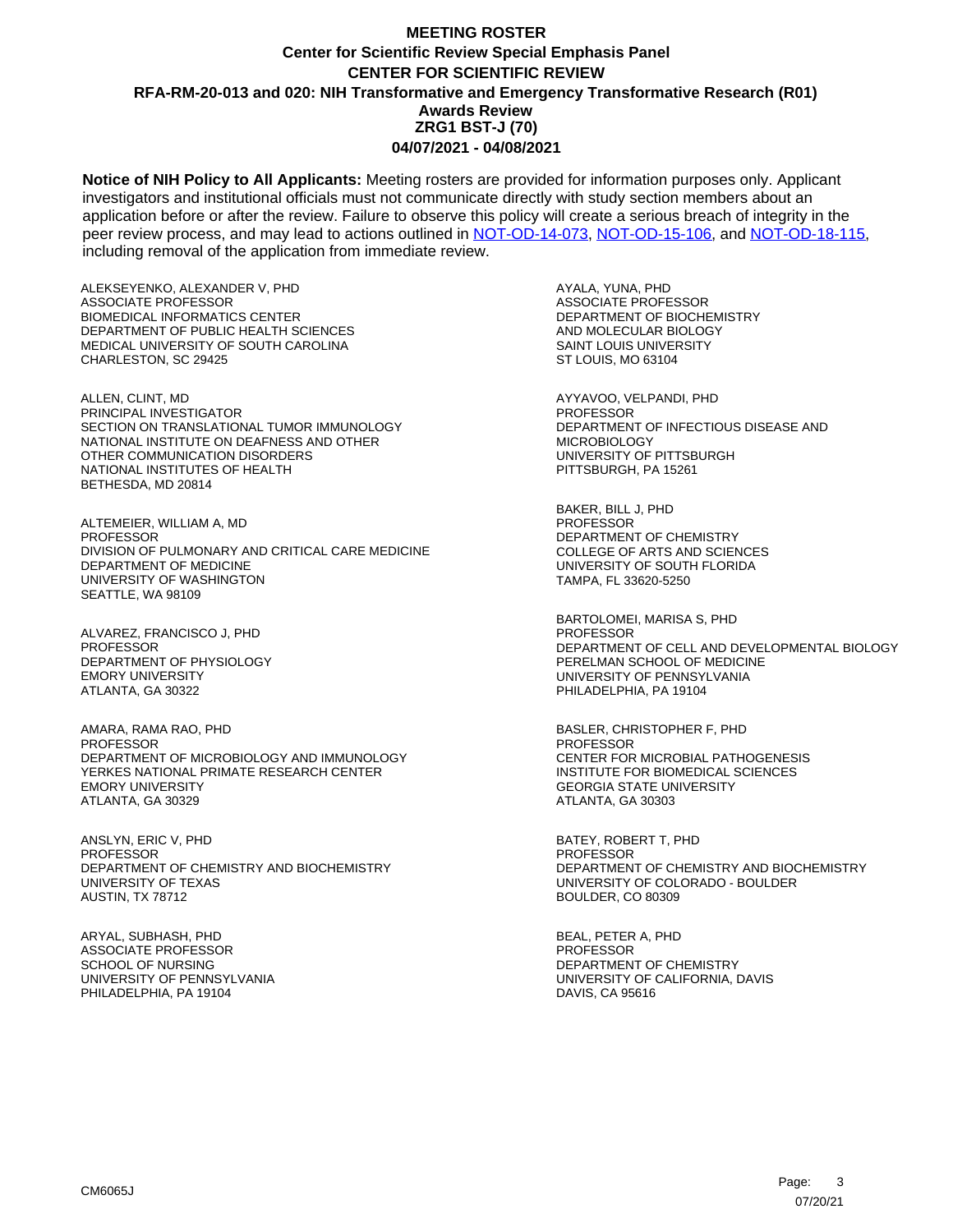**Notice of NIH Policy to All Applicants:** Meeting rosters are provided for information purposes only. Applicant investigators and institutional officials must not communicate directly with study section members about an application before or after the review. Failure to observe this policy will create a serious breach of integrity in the peer review process, and may lead to actions outlined in [NOT-OD-14-073,](https://grants.nih.gov/grants/guide/notice-files/NOT-OD-14-073.html) [NOT-OD-15-106,](https://grants.nih.gov/grants/guide/notice-files/NOT-OD-15-106.html) and [NOT-OD-18-115,](https://grants.nih.gov/grants/guide/notice-files/NOT-OD-18-115.html) including removal of the application from immediate review.

BECKER, DOROTHY J, MD, PHD **PROFESSOR** DIVISION OF ENDOCRINOLOGY AND DIABETES CHILDREN'S HOSPITAL OF PITTSBURGH UNIVERSITY OF PITTSBURGH MEDICAL CENTER (UPMC) PITTSBURGH, PA 15213

BECKER, LEV, PHD ASSOCIATE PROFESSOR BEN MAY DEPARTMENT FOR CANCER RESEARCH THE UNIVERSITY OF CHICAGO CHICAGO, IL 60637

BEDFORD, MARK T, PHD PROFESSOR DEPARTMENT OF EPIGENETICS AND MOLECULAR CARCINOGENESIS UNIVERSITY OF TEXAS M.D. ANDERSON CANCER CENTER SMITHVILLE, TX 78957

BEGG, COLIN B, PHD PROFESSOR AND CHAIR DEPARTMENT OF EPIDEMIOLOGY AND BIOSTATISTICS MEMORIAL SLOAN KETTERING CANCER CENTER NEW YORK, NY 10021

BELL, THOMAS W, PHD PROFESSOR DEPARTMENT OF CHEMISTRY UNIVERSITY OF NEVADA RENO, NV 89557

BERGLUND, ANDREW, PHD PROFESSOR AND DIRECTOR DEPARTMENT OF BIOLOGICAL SCIENCES UNIVERSITY OF ALBANY SUNY ALBANY, NY 12222

BERNSTEIN, MATTHEW A, PHD PROFESSOR DEPARTMENT OF MEDICAL PHYSICS AND RADIOLOGY MAYO CLINIC COLLEGE OF MEDICINE ROCHESTER, MN 55905

BETTINI, MARIA, PHD ASSOCIATE PROFESSOR DEPARTMENT OF PATHOLOGY UNIVERSITY OF UTAH SALT LAKE CITY, UT 84105

BIGELOW, TIMOTHY A, PHD ASSOCIATE PROFESSOR DEPARTMENT OF ELECTRICAL AND COMPUTER ENGINEERING IOWA STATE UNIVERSITY AMES, IA 50011

BLOWER, MICHAEL D, PHD ASSOCIATE PROFESSOR DEPARTMENT OF MOLECULAR BIOLOGY BOSTON UNIVERSITY BOSTON, MA 02114

BLUMBERG, BRUCE, PHD, AB PROFESSOR DEPARTMENT OF DEVELOPMENTAL AND CELL BIOLOGY UNIVERSITY OF CALIFORNIA AT IRVINE IRVINE, CA 92697

BOARDMAN, JASON D, MA, BA, PHD PROFESSOR DEPARTMENT OF SOCIOLOGY UNIVERSITY OF COLORADO AT BOULDER BOULDER, CO 80309

BOEVE, BRADLEY F, MD PROFESSOR CHAIR, DIVISION OF BEHAVIORAL NEUROLOGY DEPARTMENT OF NEUROLOGY MAYO CLINIC ROCHESTER, MN 55095

BONINI, NANCY M, PHD PROFESSOR DEPARTMENT OF BIOLOGY UNIVERSITY OF PENNSYLVANIA PHILADELPHIA, PA 19104

BRESNICK, EMERY H., PHD PROFESSOR DEPARTMENT OF CELL AND REGENERATIVE BIOLOGY SCHOOL OF MEDICINE UNIVERSITY OF WISCONSIN - MADISON MADISON, WI 53706

BROWN, DEBORAH M, PHD MANAGER JOINT EDUCATIONAL PROGRAMS TRUDEAU INSTITUTE SARANAC LAKE, NY 68583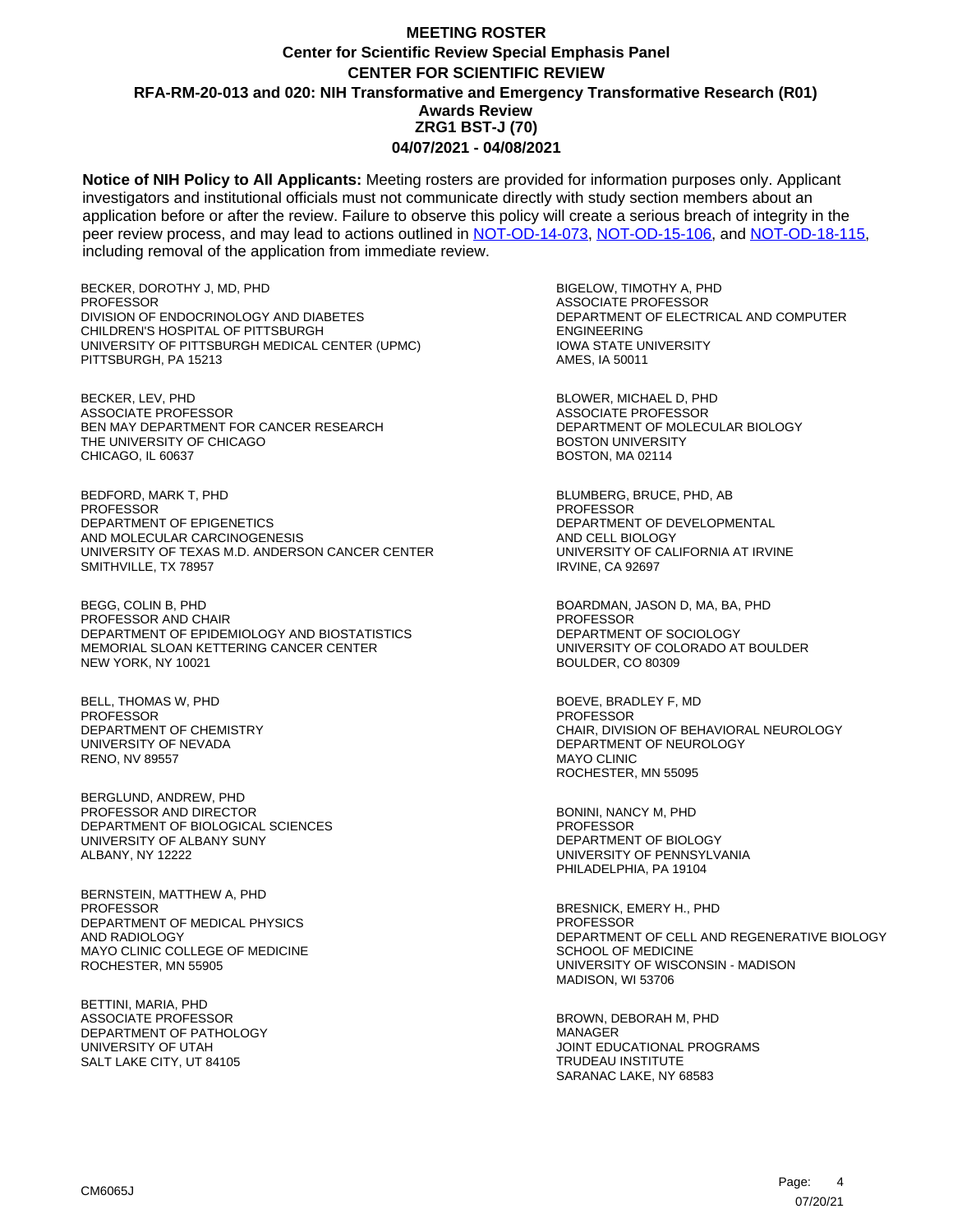**Notice of NIH Policy to All Applicants:** Meeting rosters are provided for information purposes only. Applicant investigators and institutional officials must not communicate directly with study section members about an application before or after the review. Failure to observe this policy will create a serious breach of integrity in the peer review process, and may lead to actions outlined in [NOT-OD-14-073,](https://grants.nih.gov/grants/guide/notice-files/NOT-OD-14-073.html) [NOT-OD-15-106,](https://grants.nih.gov/grants/guide/notice-files/NOT-OD-15-106.html) and [NOT-OD-18-115,](https://grants.nih.gov/grants/guide/notice-files/NOT-OD-18-115.html) including removal of the application from immediate review.

BRUNET, ANNE, PHD **PROFESSOR** DEPARTMENT OF GENETICS STANFORD UNIVERSITY STANFORD, CA 94305

BUCHON, NICOLAS, PHD ASSOCIATE PROFESSOR 129 GARDEN AVE 5124 COMSTOCK HALL DEPT. OF ENTOMOLOGY CORNELL UNIVERSITY ITHACA, NY 14853

BURNETT, BARRINGTON G, PHD ASSOCIATE PROFESSOR DEPARTMENT OF ANATOMY, PHYSIOLOGY AND GENETICS UNIFORMED SERVICES UNIV OF THE HEALTH SCIENCES BETHESDA, MD 20814

CARTER, DARRICK A, PHD CEO PROTEIN ADVANCES INC. SEATTLE, WA 98104

CASKEY, MARINA, MD ASSOCIATE PROFESSOR DEPARTMENT OF CLINICAL INVESTIGATION LABORATORY OF MOLECULAR IMMUNOLOGY THE ROCKEFELLER UNIVERSITY NEW YORK, NY 10065

CAVALLARI, LARISA H, PHMD ASSOCIATE PROFESSOR DEPARTMENT OF PHARMACOTHERAPY AND TRANSLATIONAL RESEARCH UNIVERSITY OF FLORIDA GAINESVILLE, FL 32610

CEBOTARU, LIUDMILA, MD, JD ASSOCIATE PROFESSOR DEPARTMENTS OF MEDICINE AND PHYSIOLOGY JOHNS HOPKINS UNIVERSITY BALTIMORE, MD 21287

CHAIT, BRIAN T, PHD CAMILLE AND HENRY DREYFUS PROFESSOR LABORATORY OF MASS SPECTROMETRY AND GASEOUS ION CHEMISTRY ROCKEFELLER UNIVERSITY NEW YORK, NY 10021

CHATTOPADHYAY, PRATIP K, PHD ASSOCIATE PROFESSOR DEPARTMENT OF PATHOLOGY NYU GROSSMAN SCHOOL OF MEDICINE NEW YORK, NY 10016

CHEDIN, FREDERIC LOUIS, PHD **PROFESSOR** DEPARTMENT OF MOLECULAR AND CELLULAR BIOLOGY COLLEGE OF BIOLOGICAL SCIENCES GENOME CENTER UNIVERSITY OF CALIFORNIA, DAVIS DAVIS, CA 95616

CHEN, JIANFU, PHD ASSOCIATE PROFESSOR CENTER FOR CRANIOFACIAL MOLECULAR BIOLOGY UNIVERSITY OF SOUTHERN CALIFORNIA (USC) LOS ANGELES, CA 90033

CHENG, JI-XIN, PHD PROFESSOR DEPARTMENT OF PHOTONICS AND OPTOELECTRONICS BOSTON UNIVERSITY BOSTON, MA 02215

CONEJO-GARCIA, JOSE R, MD, PHD PROFESSOR AND CHAIR DEPARTMENT OF IMMUNOLOGY H. LEE MOFFITT CANCER CENTER AND RESEARCH INSTITUTE TAMPA, FL 33612

CONNELL, ARIN, PHD ASSOCIATE PROFESSOR DEPARTMENT OF PSYCHOLOGICAL SCIENCES COLLEGE OF ARTS AND SCIENCES CASE WESTERN RESERVE UNIVERSITY CLEVELAND, OH 44106

COOK, KEITH E, PHD **PROFESSOR** DEPARTMENT OF BIOMEDICAL ENGINEERING CARNEGIE-MELLON UNIVERSITY PITTSBURGH, PA 15213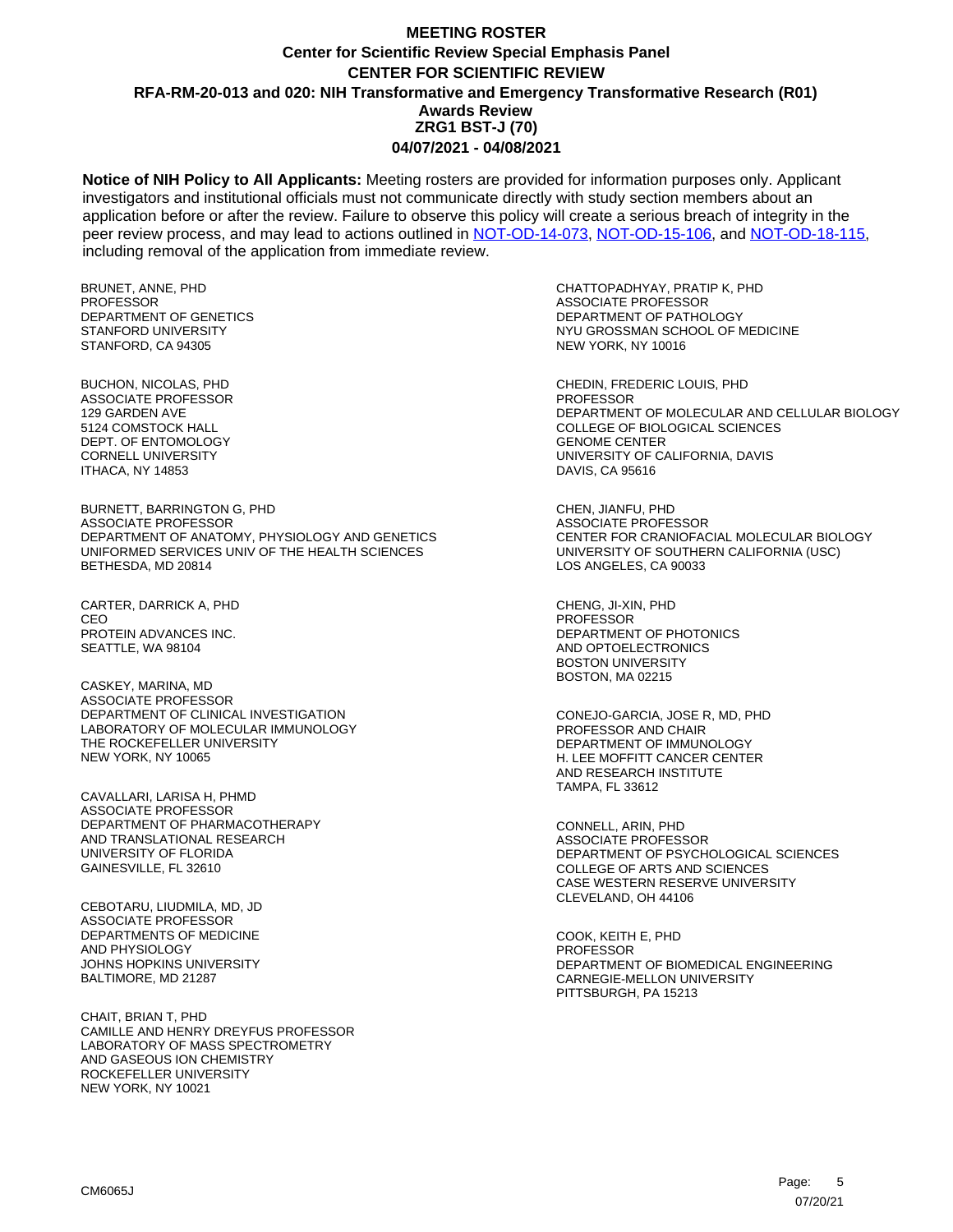**Notice of NIH Policy to All Applicants:** Meeting rosters are provided for information purposes only. Applicant investigators and institutional officials must not communicate directly with study section members about an application before or after the review. Failure to observe this policy will create a serious breach of integrity in the peer review process, and may lead to actions outlined in [NOT-OD-14-073,](https://grants.nih.gov/grants/guide/notice-files/NOT-OD-14-073.html) [NOT-OD-15-106,](https://grants.nih.gov/grants/guide/notice-files/NOT-OD-15-106.html) and [NOT-OD-18-115,](https://grants.nih.gov/grants/guide/notice-files/NOT-OD-18-115.html) including removal of the application from immediate review.

CRAIG, DAVID W, PHD PROFESSOR OF TRANSLATIONAL GENOMICS DEPARTMENT OF TRANSLATIONAL GENOMICS KECK SCHOOL OF MEDICINE UNIVERSITY OF SOUTHERN CALIFORNIA LOS ANGELES, CA 90033

DAHL, JEREMY, BS, PHD ASSOCIATE PROFESSOR RADIOLOGY STANFORD UNIVERSITY SCHOOL OF MEDICINE PALO ALTO, CA 94304

DAI, QI, PHD, MD PROFESSOR DEPARTMENT OF EPIDEMIOLOGY VANDERBILT UNIVERSITY MEDICAL CENTER VANDERBILT UNIVERSITY NASHVILLE, TN 37203

DAMRON, FREDRICK H, PHD ASSOCIATE PROFESSOR DEPARTMENTS OF MICROBIOLOGY, IMMUNOLOGY AND CELL BIOLOGY SCHOOL OF MEDICINE MORGANTOWN, WV 26506

DAS, SWAPAN K, PHD ASSOCIATE PROFESSOR DEPARTMENT OF INTERNAL MEDICINE WAKE FOREST SCHOOL OF MEDICINE WINSTON-SALEM, NC 27157

DASEN, JEREMY S, PHD PROFESSOR DEPARTMENT OF NEUROSCIENCE AND PHYSIOLOGY NYU NEUROSCIENCE INSTITUTE NEW YORK UNIVERSITY NEW YORK, NY 10016

DAVIES, STELLA M, PHD, MD PROFESSOR DIVISION OF EXPERIMENTAL HEMATOLOGY CINCINNATI CHILDREN'S HOSPITAL MEDICAL CENTER CINCINNATI, OH 45229

DAYTON, PAUL A, PHD PROFESSOR DEPARTMENT OF BIOMEDICAL ENGINEERING SCHOOL OF MEDICINE UNIVERSITY OF NORTH CAROLINA AT CHAPEL HILL CHAPEL HILL, NC 27599

DEININGER, PRESCOTT L, PHD PROFESSOR DEPARMENT OF EPIDEMIOLOGY DIRECTOR, TULANE CANCER CENTER TULANE UNIVERSITY OF LOUISIANA NEW ORLEANS, LA 70112

DEVARAJ, SRIDEVI, PHD PROFESSOR DEPARTMENT OF PATHOLOGY AND IMMUNOLOGY TEXAS CHILDREN'S HOSPITAL BAYLOR COLLEGE OF MEDICINE HOUSTON, TX 77030

DILORENZO, TERESA P, PHD PROFESSOR DIVISION OF ENDOCRINOLOGY DEPARTMENT OF MICROBIOLOGY AND IMMUNOLOGY ALBERT EINSTEIN COLLEGE OF MEDICINE YESHIVA UNIVERSITY BRONX, NY 10461

DU, LANYING, PHD **MEMBER** VIRAL IMMUNOLOGY LABORATORY LINDSLEY F. KIMBALL RESEARCH INSTITUTE NEW YORK BLOOD CENTER NEW YORK, NY 10065

DUMOULIN, CHARLES L, PHD PROFESSOR DEPARTMENT OF RADIOLOGY COLLEGE OF MEDICINE UNIVERSITY OF CINCINNATI CINCINNATI, OH 45267

DUNBRACK, ROLAND L JR, PHD PROFESSOR INSTITUTE FOR CANCER RESEARCH FOX CHASE CANCER CENTER PHILADELPHIA, PA 19111

ESCAYG, ANDREW P, PHD PROFESSOR DEPARTMENT OF HUMAN GENETICS EMORY UNIVERSITY ATLANTA, GA 30322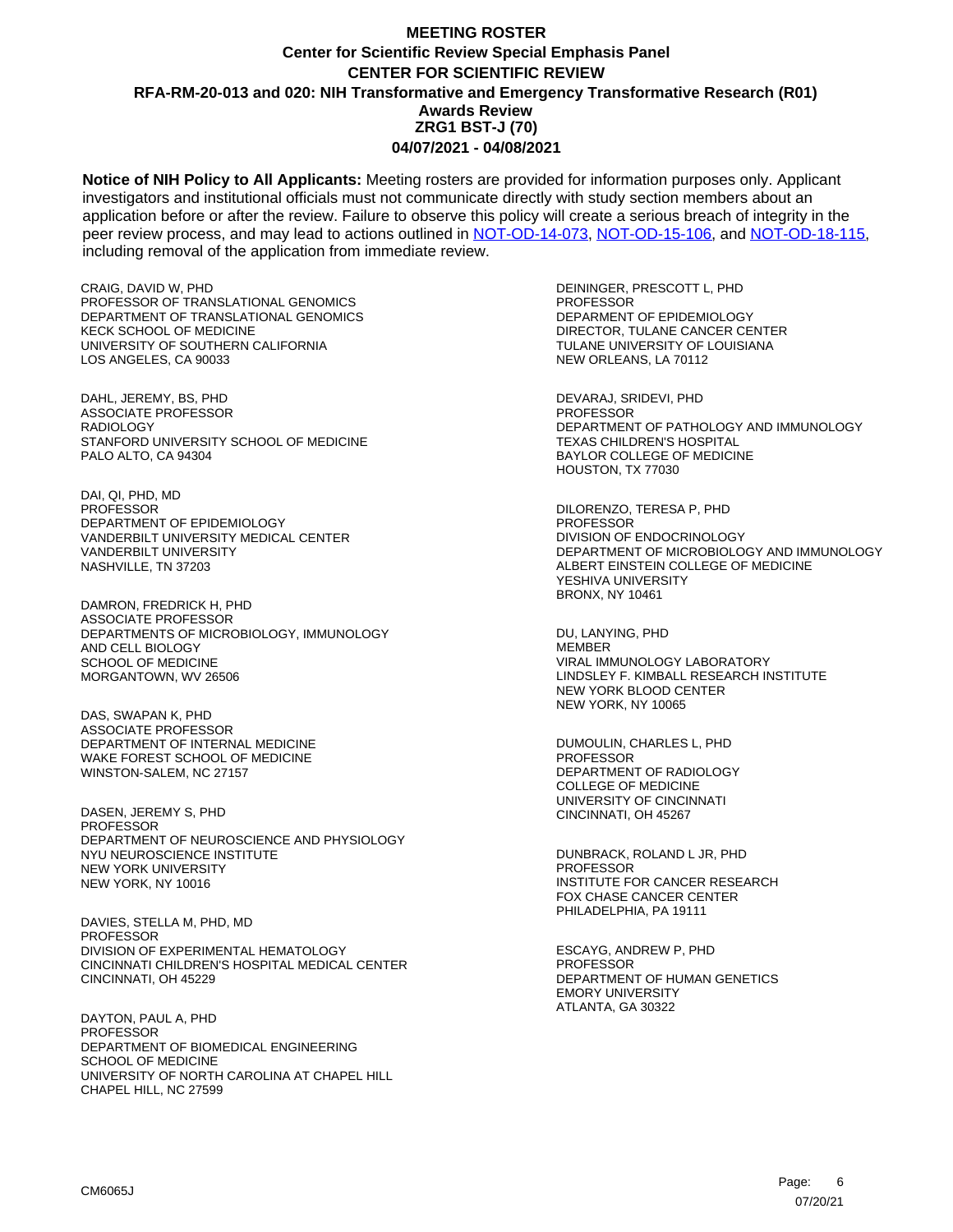**Notice of NIH Policy to All Applicants:** Meeting rosters are provided for information purposes only. Applicant investigators and institutional officials must not communicate directly with study section members about an application before or after the review. Failure to observe this policy will create a serious breach of integrity in the peer review process, and may lead to actions outlined in [NOT-OD-14-073,](https://grants.nih.gov/grants/guide/notice-files/NOT-OD-14-073.html) [NOT-OD-15-106,](https://grants.nih.gov/grants/guide/notice-files/NOT-OD-15-106.html) and [NOT-OD-18-115,](https://grants.nih.gov/grants/guide/notice-files/NOT-OD-18-115.html) including removal of the application from immediate review.

FAN, XUDONG, PHD PROFESSOR BIOMEDICAL ENGINEERING DEPARTMENT UNIVERSITY OF MICHIGAN ANN ARBOR, MI 48109

FARZAN, MICHAEL R, PHD **PROFESSOR** DEPARTMENT OF INFECTIOUS DISEASES THE SCRIPPS RESEARCH INSTITUTE JUPITER, FL 33458

FERNANDEZ, FACUNDO M, PHD PROFESSOR SCHOOL OF CHEMISTRY AND BIOCHEMISTRY GEORGIA INSTITUTE OF TECHNOLOGY ATLANTA, GA 30332

FISCHBACH, MICHAEL A, PHD ASSOCIATE PROFESSOR DEPARTMENT OF BIOENGINEERING AND THERAPEUTIC SCIENCES UNIVERSITY OF CALIFORNIA, SAN FRANCISCO SAN FRANCISCO, CA 94152

FRASER, JAMES S, PHD ASSOCIATE PROFESSOR DEPARTMENT OF BIOENGINEERING AND THERAPEUTIC SCIENCES UNIVERSITY OF CALIFORNIA AT SAN FRANCISCO SAN FRANCISCO, CA 94158

FRYDMAN, JUDITH, PHD **PROFESSOR** DEPARTMENT OF BIOLOGY STANFORD UNIVERSITY STANFORD, CA 94439

GAJIC, OGNJEN, MD PROFESSOR DEPARTMENT OF MEDICINE COLLEGE OF MEDICINE MAYO CLINIC, ROCHESTER ROCHESTER, MN 55905

GAMBOTTO, ANDREA, MD ASSOCIATE PROFESSOR DIRECTOR OF VECTOR CORE FACILITY DEPARTMENT OF SURGERY AND MEDICINE UNIVERSITY OF PITTSBURGH PITTSBURGH, PA 15261

GARBER, MANUEL, PHD ASSOCIATE PROFESSOR PROGRAM IN BIOINFORMATICS AND INTEGRATIVE BIOLOGY DIRECTOR OF THE BIOINFORMATICS CORE UNIVERSITY OF MASSACHUSETTS MEDICAL SCHOOL WORCESTER, MA 01655

GEISS, BRIAN, PHD ASSOCIATE PROFESSOR DEPARTMENT OF MICROBIOLOGY, IMMUNOLOGY AND PATHOLOGY COLORADO STATE UNIVERSITY FORT COLLINS, CO 80523

GERSBACH, CHARLES A, PHD ASSOCIATE PROFESSOR DEPARTMENT OF BIOMEDICAL ENGINEERING CENTER FOR BIOMOLECULAR AND TISSUE ENGINEERING DUKE UNIVERSITY DURHAM, NC 27708

GIFFORD, DAVID K, PHD **PROFESSOR** DEPARTMENT OF ELECTRICAL ENGINEERING AND COMPUTER SCIENCE MASSACHUSETTS INSTITUTE OF TECHNOLOGY CAMBRIDGE, MA 02493

GILL, HARVINDER S, PHD ASSOCIATE PROFESSOR AND WHITACRE ENDOWED CHAIR OF SCIENCE AND ENGINEERING DEPARTMENT OF CHEMICAL ENGINEERING TEXAS TECH UNIVERSITY LUBBOCK, TX 79409-3121

GILLIS, JESSE, PHD ASSOCIATE PROFESSOR COLD SPRING HARBOR LABORATORY COLD SPRING HARBOR, NY 11724

GOLDING, IDO, PHD PROFESSOR DEPARTMENT OF BIOCHEMISTRY AND MOLECULAR BIOLOGY BAYLOR COLLEGE OF MEDICINE HOUSTON , TX 77030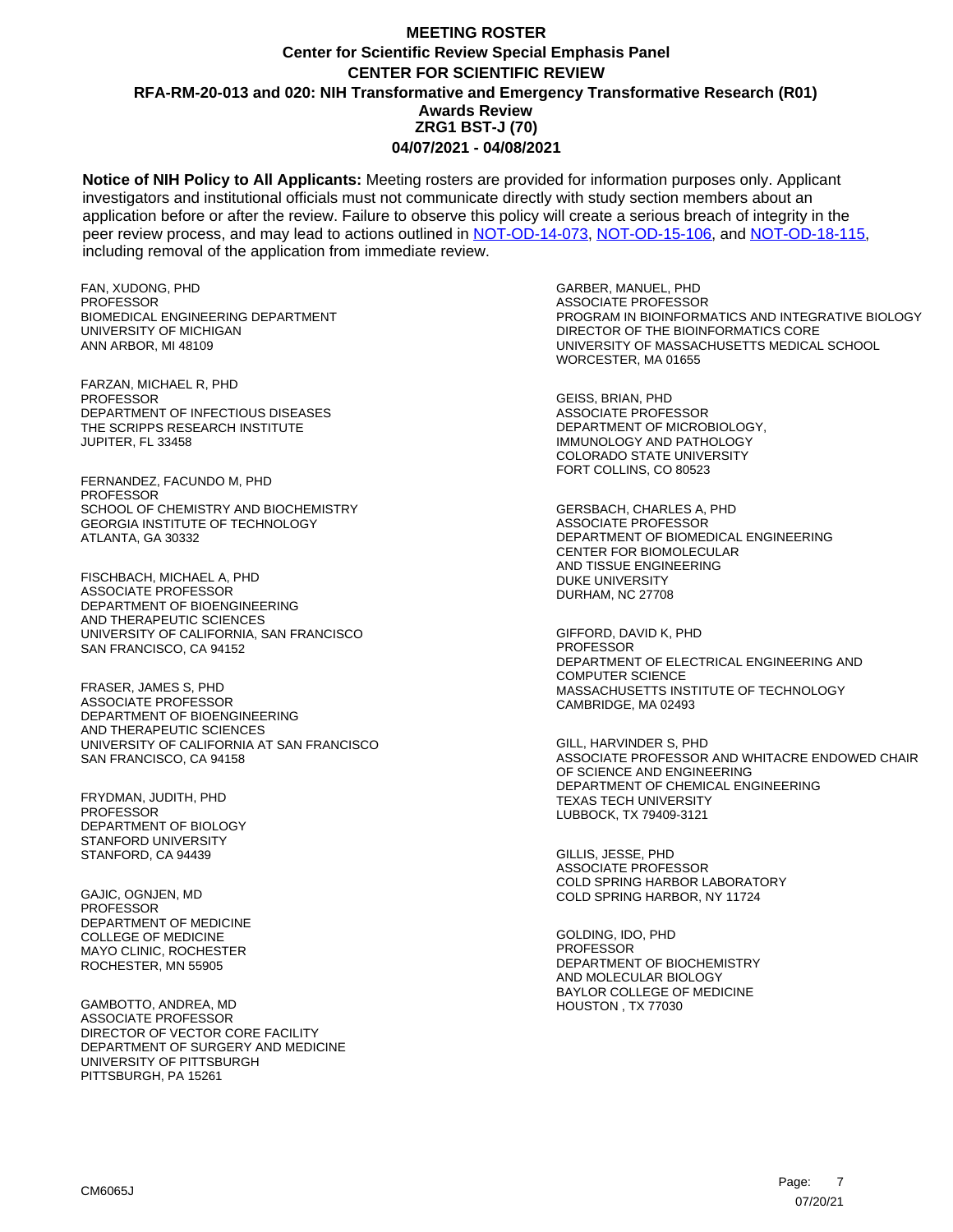**Notice of NIH Policy to All Applicants:** Meeting rosters are provided for information purposes only. Applicant investigators and institutional officials must not communicate directly with study section members about an application before or after the review. Failure to observe this policy will create a serious breach of integrity in the peer review process, and may lead to actions outlined in [NOT-OD-14-073,](https://grants.nih.gov/grants/guide/notice-files/NOT-OD-14-073.html) [NOT-OD-15-106,](https://grants.nih.gov/grants/guide/notice-files/NOT-OD-15-106.html) and [NOT-OD-18-115,](https://grants.nih.gov/grants/guide/notice-files/NOT-OD-18-115.html) including removal of the application from immediate review.

GRIFFITH, BARTLEY P, MD **PROFESSOR** DEPARTMENT OF SURGERY SCHOOL OF MEDICINE UNIVERSITY OF MARYLAND BALTIMORE, MD 21201

GROER, MAUREEN E, PHD PROFESSOR COLLEGE OF NURSING UNIVERSITY OF SOUTH FLORIDA TAMPA, FL 33612

HADJIPANAYIS, CONSTANTINOS G, MD, PHD PROFESSOR AND CHAIR NEUROSURGERY AND ONCOLOGICAL SCIENCES DEPARTMENT OF NEUROSURGERY DIRECTOR, BRAIN TUMOR NANOTECHNOLOGY LABORATORY ICHAN SCHOOL OF MEDICINE AT MOUNT SINAI NEW YORK, NY 10003

HAGEN, GUY, PHD SENIOR RESEARCH ASSOCIATE INSTITUTE FOR BIOFRONTIERS UNIVERSITY OF COLORADO COLORADO SPRINGS COLORADO SPRINGS, CO 80918

HAJISHENGALLIS, GEORGIOS, DDS, PHD ENDOWED PROFESSOR DEPARTMENT OF MICROBIOLOGY UNIVERSITY OF PENNSYLVANIA PHILADELPHIA, PA 19104

HALL, TIMOTHY L, PHD ASSOCIATE RESEARCH SCIENTIST DEPARTMENT OF BIOMEDICAL ENGINEERING UNIVERSITY OF MICHIGAN ANN ARBOR, MI 48109

HANAKAHI, LESLYN A, PHD ASSOCIATE PROFESSOR DEPARTMENT OF BIOPHARMACEUTICAL SCIENCES UNIVERSITY OF ILLINOIS AT CHICAGO ROCKFORD, IL 61107

HANNA, NAZEEH N, MD **PROFESSOR** DIVISION OF NEONATOLOGY NYU WINTHROP HOSPITAL NYU LONG ISLAND SCHOOL OF MEDICINE MINEOLA, NY 11501

HARRIS, DAVID T, PHD PROFESSOR DEPARTMENT OF IMMUNOBIOLOGY UNIVERSITY OF ARIZONA TUCZON, AZ 85724

HARVEY, BRANDON K, PHD **CHIEF** MOLECULAR MECHANISMS OF CELLULAR STRESS AND INFLAMMATION INTRAMURAL RESEARCH PROGRAM NATIONAL INSTITUTE ON DRUG ABUSE BALTIMORE, MD 21224

HAYWARD, LAWRENCE J, MD, PHD ASSOCIATE PROFESSOR DIRECTOR, NEUROMUSCULAR BIOPHYSICS LABORATORY UNIVERSITY OF MASSACHUSETTS MEDICAL SCHOOL WORCHESTER, MA 01655

HENRY, CHARLES S, PHD PROFESSOR DEPARTMENT OF CHEMISTRY COLORADO STATE UNIVERSITY AT FORT COLLINS FORT COLLINS, CO 80523

HONG, WEIZHE, PHD ASSOCIATE PROFESSOR DEPARTMENT OF BIOLOGICAL CHEMISTRY AND NEUROBIOLOGY DAVID GEFFEN SCHOOL OF MEDICINE UNIVERSITY OF CALIFORNIA, LOS ANGELES LOS ANGELES, CA 90095

HOUGHTON, A MCGARRY, MD PROFESSOR DIVISION OF CLINICAL RESEARCH AND HUMAN BIOLOGY FRED HUTCHINSON CANCER RESEARCH CENTER SEATTLE, WA 98109

HOWELL, ALEXANDRA L, PHD PROFESSOR DEPARTMENT OF MICROBIOLOGY AND IMMUNOLOGY WHITE RIVER JUNCTION VA MEDICAL CENTER GEISEL SCHOOL OF MEDICINE DARTMOUTH COLLEGE LEBANON, NH 03756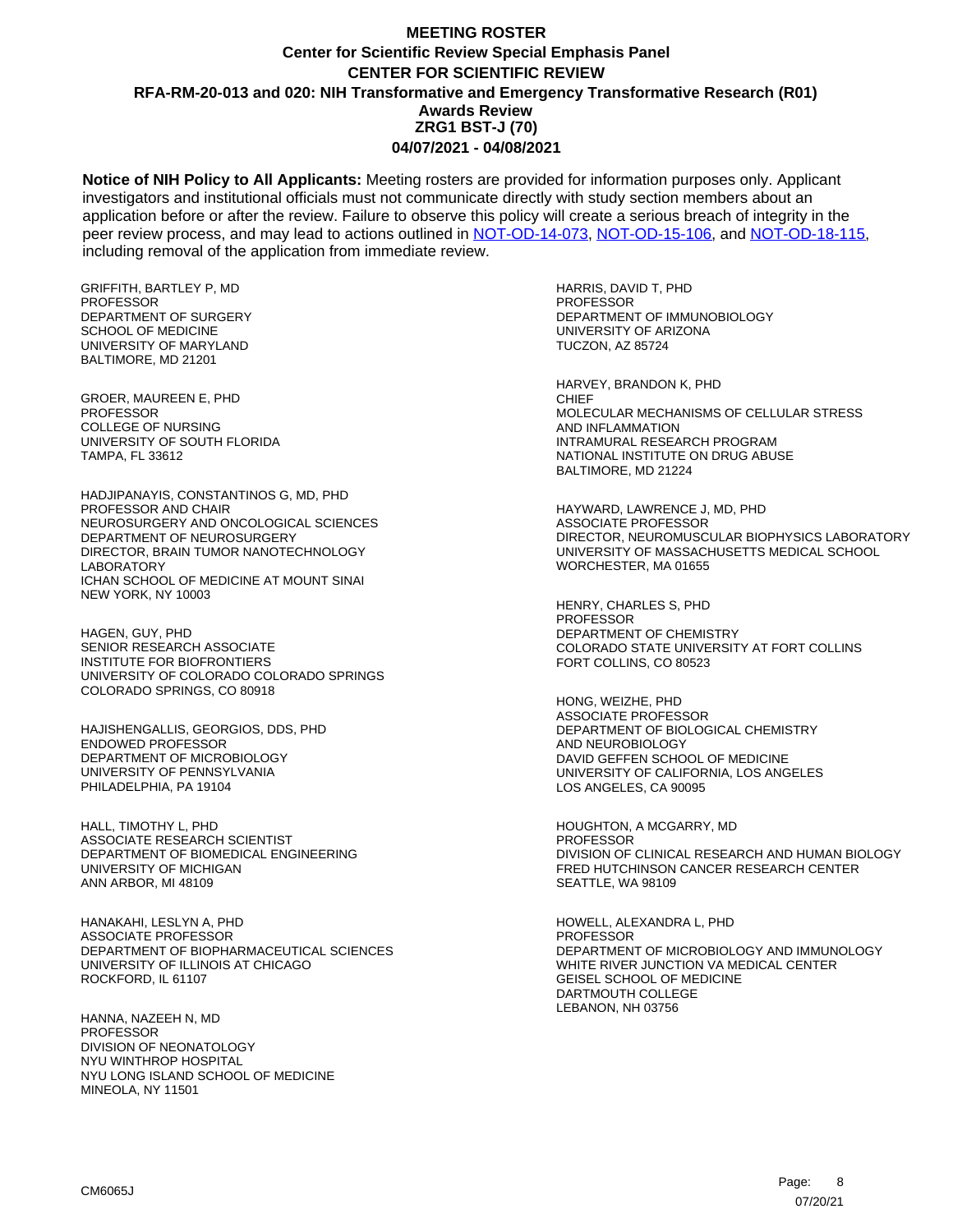**Notice of NIH Policy to All Applicants:** Meeting rosters are provided for information purposes only. Applicant investigators and institutional officials must not communicate directly with study section members about an application before or after the review. Failure to observe this policy will create a serious breach of integrity in the peer review process, and may lead to actions outlined in [NOT-OD-14-073,](https://grants.nih.gov/grants/guide/notice-files/NOT-OD-14-073.html) [NOT-OD-15-106,](https://grants.nih.gov/grants/guide/notice-files/NOT-OD-15-106.html) and [NOT-OD-18-115,](https://grants.nih.gov/grants/guide/notice-files/NOT-OD-18-115.html) including removal of the application from immediate review.

HWA, JOHN, PHD PROFESSOR DIRECTOR, CARDIOVASCULAR PHARMACOGENETICS DEPARTMENT OF INTERNAL MEDICINE AND CARDIOVASCULAR MEDICINE YALE SCHOOL OF MEDICINE NEW HAVEN, CT 06511

HYDE, LUKE W, PHD ASSOCIATE PROFESSOR DEPARTMENT OF PSYCHOLOGY CENTER FOR HUMAN GROWTH AND DEVELOPMENT UNIVERSITY OF MICHIGAN ANN ARBOR, MI 48104

JACKSON, PETER K, PHD PROFESSOR BAXTER LABORATORY FOR STEM CELL BIOLOGY DEPARTMENT OF MICROBIOLOGY AND IMMUNOLOGY STANFORD UNIVERSITY SCHOOL OF MEDICINE STANFORD, CA 94305

JAKOB, URSULA H., PHD PATRICIA S. YAEGER COLLEGIATE PROFESSOR DEPARTMENT OF MOLECULAR, CELLULAR AND DEVELOPMENTAL BIOLOGY UNIVERSITY OF MICHIGAN ANN ARBOR, MI 48109

JARVIS, ERICH D, PHD PROFESSOR LABORATORY OF NEUROGENETICS OF LANGUAGE ROCKEFELLER UNIVERSITY NEW YORK, NY 10065

JIANG, FENG, PHD, MD PROFESSOR DEPARTMENT OF PATHOLOGY UNIVERSITY OF MARYLAND BALTIMORE BALTIMORE, MD 21201

JIN, CHUNYUAN, PHD ASSOCIATE PROFESSOR DEPARTMENT OF ENVIRONMENTAL MEDICINE NEW YORK UNIVERSITY SCHOOL OF MEDICINE NEW YORK, NY 10010

KAEBERLEIN, MATT, PHD **PROFESSOR** DEPARTMENT OF PATHOLOGY UNIVERSITY OF WASHINGTON SEATTLE, WA 98195

KAMMULA, UDAI S, MD ASSOCIATE PROFESSOR DEPARTMENT OF GASTROINTESTINAL SURGICAL **ONCOLOGY** UPMC HILLMAN CANCER CENTER UNIVERSITY OF PITTSBURGH AT PITTSBURGH PITTSBURGH, PA 15213

KAMPMANN, MARTIN, PHD ASSOCIATE PROFESSOR DEPARTMENT OF BIOCHEMISTRY AND BIOPHYSICS INSTITUTE FOR NEURODEGENERATIVE DISEASES UNIVERSITY OF CALIFORNIA, SAN FRANCISCO SAN FRANCISCO, CA 94143

KANNAN, KURUNTHACHALAM, PHD PROFESSOR LABORATORY OF ORGANIC ANALYTICAL CHEMISTRY WADSWORTH CENTER SUNY AT ALBANY ALBANY, NY 12227

KARCH, CELESTE M, PHD ASSOCIATE PROFESSOR DEPARTMENT OF PSYCHIATRY SCHOOL OF MEDICINE WASHINGTON UNIVERSITY ST. LOUIS, MO 63110

KIAEI, MAHMOUD, PHD ASSOCIATE PROFESSOR DEPARTMENT OF PHAMACOLOGY AND TOXICOLOGY UNIVERSITY OF ARKANSAS FOR MEDICAL SCIENCES LITTLE ROCK, AR 72205

KISSELEV, OLEG G, PHD ASSOCIATE PROFESSOR DEPARTMENTS OF OPHTHALMOLOGY, BIOCHEMISTRY AND MOLECULAR BIOLOGY SAINT LOUIS UNIVERSITY ST. LOUIS, MO 63104

KLOCZKOWSKI, ANDRZEJ, DSC PROFESSOR BATTELLE CENTER FOR MATHEMATICAL MEDICINE NATIONWIDE CHILDREN'S HOSPITAL OHIO STATE UNIVERSITY COLLEGE OF MEDICINE COLUMBUS, OH 43205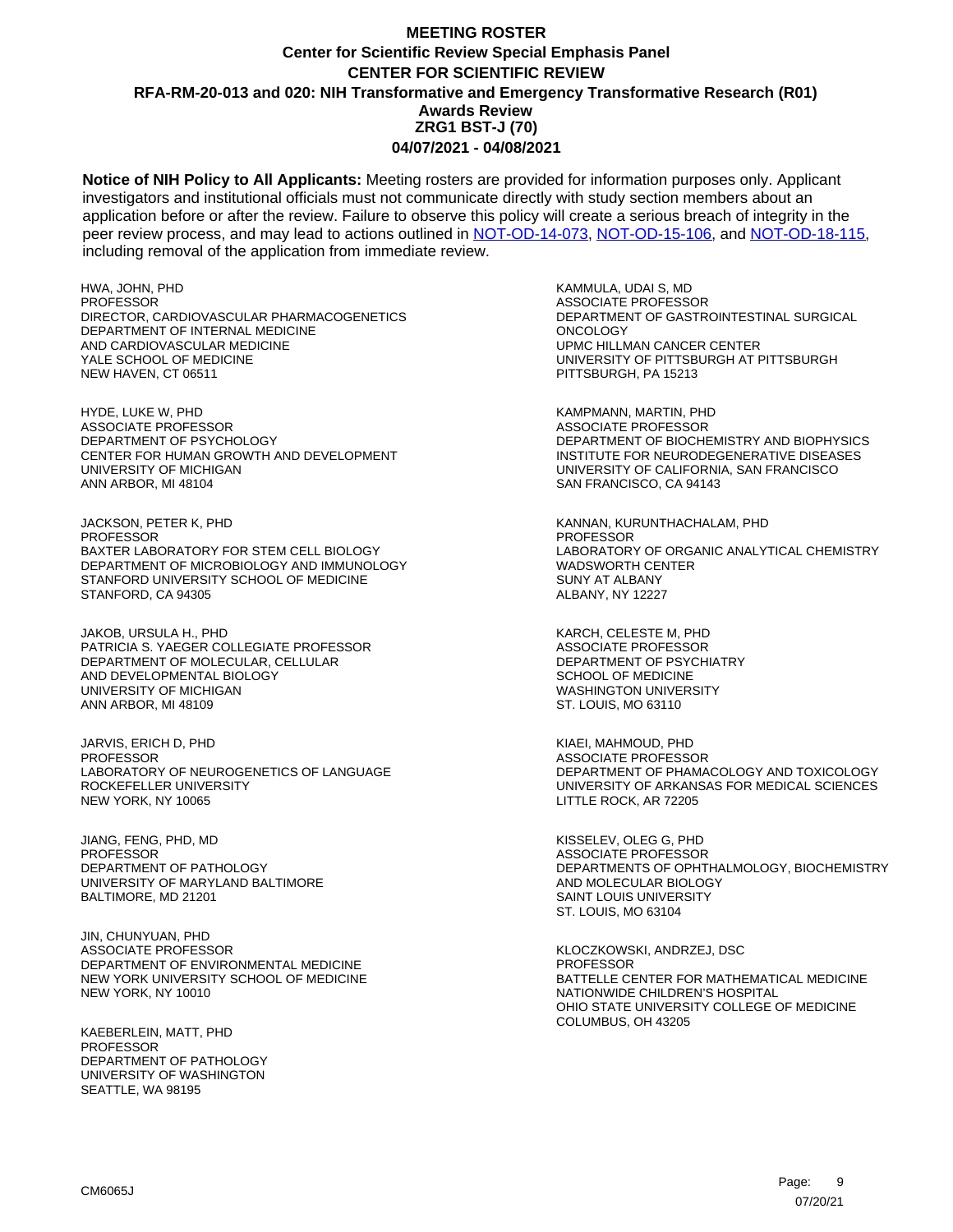**Notice of NIH Policy to All Applicants:** Meeting rosters are provided for information purposes only. Applicant investigators and institutional officials must not communicate directly with study section members about an application before or after the review. Failure to observe this policy will create a serious breach of integrity in the peer review process, and may lead to actions outlined in [NOT-OD-14-073,](https://grants.nih.gov/grants/guide/notice-files/NOT-OD-14-073.html) [NOT-OD-15-106,](https://grants.nih.gov/grants/guide/notice-files/NOT-OD-15-106.html) and [NOT-OD-18-115,](https://grants.nih.gov/grants/guide/notice-files/NOT-OD-18-115.html) including removal of the application from immediate review.

KNER, PETER A, PHD ASSOCIATE PROFESSOR HEAD, ADVANCED IMAGING LAB COLLEGE OF ENGINEERING UNIVERSITY OF GEORGIA ATHENS, GA 30602

KUHNS, MICHAEL S, PHD ASSOCIATE PROFESSOR DEPARTMENT OF IMMUNOBIOLOGY COLLEGE OF MEDICINE TUCSON UNIVERSITY OF ARIZONA TUCSON, AZ 85724

KURDISTANI, SIAVASH, MD PROFESSOR AND CHAIR DEPARTMENT OF BIOLOGICAL CHEMISTRY JONSSON COMPREHENSIVE CANCER CENTER UNIVERSITY OF CALIFORNIA AT LOS ANGELES LOS ANGELES, CA 90095

LANDER, GABRIEL C, PHD PROFESSOR DEPARTMENT OF INTEGRATIVE STRUCTURAL AND COMPUTATIONAL BIOLOGY SCRIPPS RESEARCH INSTITUTE LA JOLLA, CA 92037

LEMERY-CHALFANT, KATHRYN, PHD PROFESSOR DEPARTMENT OF PSYCHOLOGY ARIZONA STATE UNIVERSITY TEMPE, AZ 85287

LI, HONG, PHD ASSOCIATE PROFESSOR DEPARTMENT OF MICROBIOLOGY, BIOCHEMISTRY AND MOLECULAR GENETICS DIRECTOR, CENTER FOR ADVANCED PROTEOMICS **RESEARCH** RUTGERS NEW JERSEY MEDICAL SCHOOL NEWARK, NJ 07103

LI, JING, MD ASSOCIATE PROFESSOR CENTER FOR HEALTH SERVICES RESEARCH (CHSR) DEPARTMENT OF INTERNAL MEDICINE UNIVERSITY OF KENTUCKY DIRECTOR, OVIHD, UK HEALTHCARE LEXINGTON, KY 40536-0284

LI, QING, PHD, MD ASSOCIATE PROFESSOR DEPARTMENT OF MEDICINE DIVISION OF HEMATOLOGY/ONCOLOGY UNIVERSITY OF MICHIGAN ANN ARBO, MI 48109

LI, SHUXIN, PHD, MD **PROFESSOR** DEPARTMENT OF ANATOMY AND CELL BIOLOGY SCHOOL OF MEDICINE TEMPLE UNIVERSITY PHILADELPHIA, PA 19140

LIEN, CHING-LING E, PHD ASSOCIATE PROFESSOR THE SABAN RESEARCH INSTITUTE CHILDREN'S HOSPITAL LOS ANGELES UNIVERSITY OF SOUTHERN CALIFORNIA LOS ANGELES, CA 90027

LIMOLI, CHARLES, PHD PROFESSOR DEPARTMENT OF RADIATION ONCOLOGY UNIVERSITY OF CALIFORNIA, IRVINE IRVINE, CA 92697

LINK, DANIEL C, MD PROFESSOR DIVISION OF ONCOLOGY DEPARTMENT OF MEDICINE WASHINGTON UNIVERSITY, ST. LOUIS SAINT LOUIS, MO 63110

LIPTON, JEFFREY M, MD, PHD PROFESSOR OF PEDIATRICS AND MOLECULAR MEDICINE THE FEINSTEIN INSTITUTE FOR MEDICAL RESEARCH ZUCKER SCHOOL OF MEDICINE AT HOFSTRA/NORTHWELL NEW HYDE PARK, NY 10029

LIU, CHUNYU, PHD PROFESSOR DEPARTMENT OF PSYCHIATRY AND OF NEUROSCIENCE AND PHYSIOLOGY SUNY UPSTATE MEDICAL UNIVERSITY SYRACUSE, NY 13210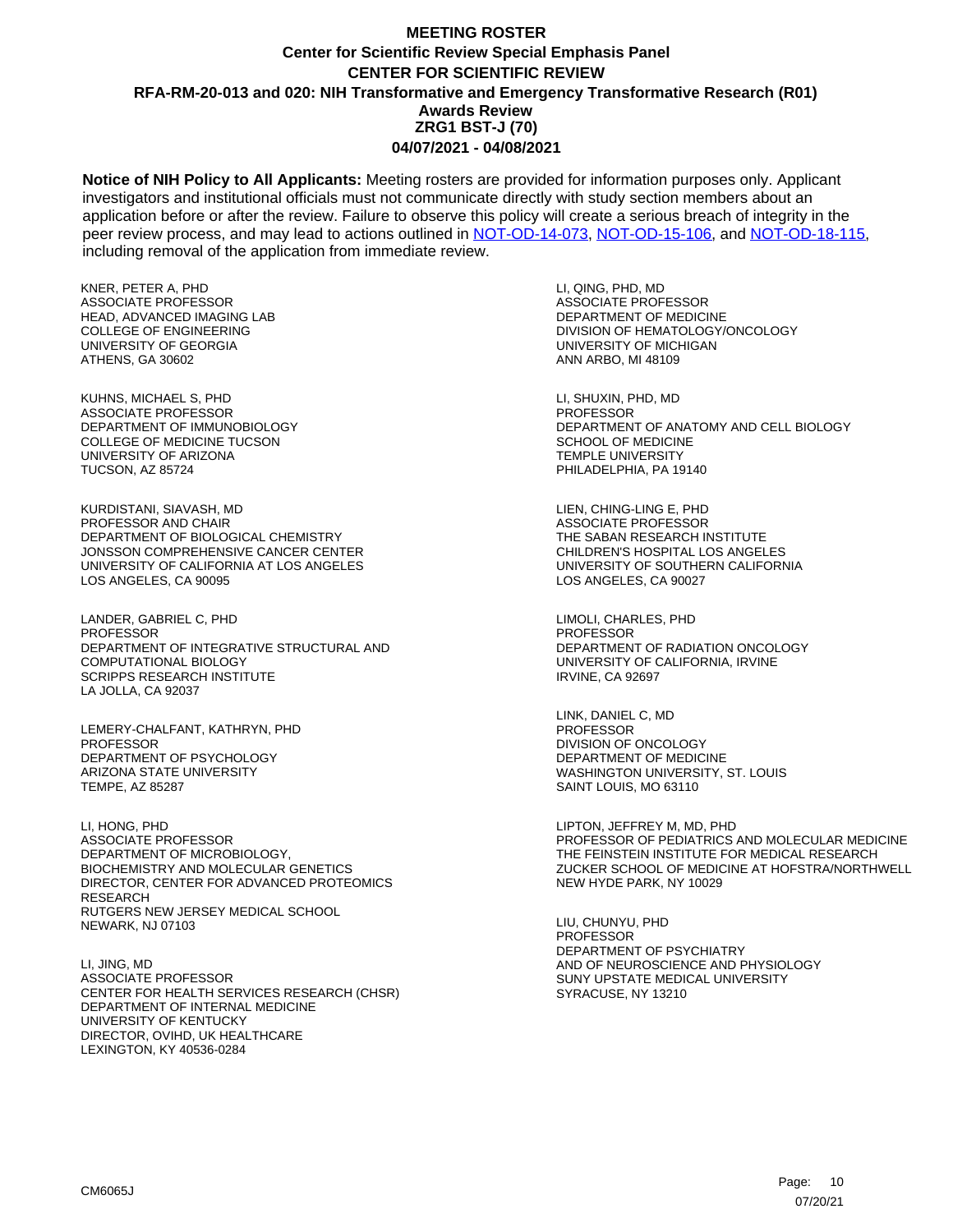**Notice of NIH Policy to All Applicants:** Meeting rosters are provided for information purposes only. Applicant investigators and institutional officials must not communicate directly with study section members about an application before or after the review. Failure to observe this policy will create a serious breach of integrity in the peer review process, and may lead to actions outlined in [NOT-OD-14-073,](https://grants.nih.gov/grants/guide/notice-files/NOT-OD-14-073.html) [NOT-OD-15-106,](https://grants.nih.gov/grants/guide/notice-files/NOT-OD-15-106.html) and [NOT-OD-18-115,](https://grants.nih.gov/grants/guide/notice-files/NOT-OD-18-115.html) including removal of the application from immediate review.

LIU, JINZE, PHD ASSOCIATE PROFESSOR DEPARTMENT OF COMPUTER SCIENCE COLLEGE OF ENGINEERING UNIVERSITY OF KENTUCKY LEXINGTON, KY 40506

LIU, XIAOQI, PHD PROFESSOR AND CHAIR DEPARTMENT OF TOXICOLOGY AND CANCER BIOLOGY UNIVERSITY OF KENTUCKY LEXINGTON, KY 40536

LONDON, SARAH E, PHD ASSOCIATE PROFESSOR DEPARTMENT OF PSYCHOLOGY UNIVERSITY OF CHICAGO CHICAGO, IL 60637

LUJAMBIO, AMAIA, PHD ASSOCIATE PROFESSOR DEPARTMENT OF ONCOLOGICAL SCIENCES ICAHN SCHOOL OF MEDICINE AT MOUNT SINAI NEW YORK, NY 10029

MANKAD, NEAL P, PHD ASSOCIATE PROFESSOR DEPARTMENT OF CHEMISTRY UNIVERSITY OF ILLINOIS AT CHICAGO CHICAGO, IL 60607

MCFARLIN, BARBARA L, PHD PROFESSOR DEPARTMENT OF WOMEN, CHILDREN AND FAMILY HEALTH COLLEGE OF NURSING UNIVERSITY OF ILLINOIS CHICAGO, IL 60612

MEFFORD, HEATHER C, PHD, MD ASSOCIATE PROFESSOR CENTER FOR PEDIATRIC NEUROLOGICAL DISEASE RESEARCH DEPARTMENT OF CELLULAR AND MOLECULAR BIOLOGY ST. JUDE CHILDREN'S RESEARCH HOSPITAL MEMPHIS, TN 38105-3678

MEYER, CRAIG H, PHD **PROFESSOR** DEPARTMENT OF BIOMEDICAL ENGINEERING AND RADIOLOGY UNIVERSITY OF VIRGINIA CHARLOTTESVILLE, VA 22908

MILLER-JENSEN, KATHRYN, PHD ASSOCIATE PROFESSOR DEPARTMENT OF BIOMEDICAL ENGINEERING YALE UNIVERSITY NEW HAVEN, CT 06511

MILLIGAN, CAROL, PHD PROFESSOR DEPARTMENT OF NEUROBIOLOGY AND ANATOMY SCHOOL OF MEDICINE WAKE FOREST UNIVERSITY WINSTON-SALEM, NC 27157

MITTAL, JEETAIN, PHD PROFESSOR DEPARTMENT OF CHEMICAL AND BIOMOLECULAR ENGINEERING BETHLEHEM, PA 18015

MIYAMOTO, SHIGEKI, PHD PROFESSOR MCARDLE LABORATORY FOR CANCER RESEARCH DEPARTMENT OF ONCOLOGY SCHOOL OF MEDICINE AND PUBLIC HEALTH UNIVERSITY OF WISCONSIN-MADISON MADISON, WI 53705

MONANI, UMRAO, PHD ASSOCIATE PROFESSOR DEPARTMENT OF PATHOLOGY AND CELL BIOLOGY COLLEGE OF PHYSICIANS AND SURGEONS COLUMBIA UNIVERSITY MEDICAL CENTER NEW YORK, NY 10032

MONTEIRO, MERVYN J, PHD PROFESSOR DEPARTMENT OF ANATOMY AND NEUROBIOLOGY SCHOOL OF MEDICINE UNIVERSITY OF MARYLAND BALTIMORE, MD 21201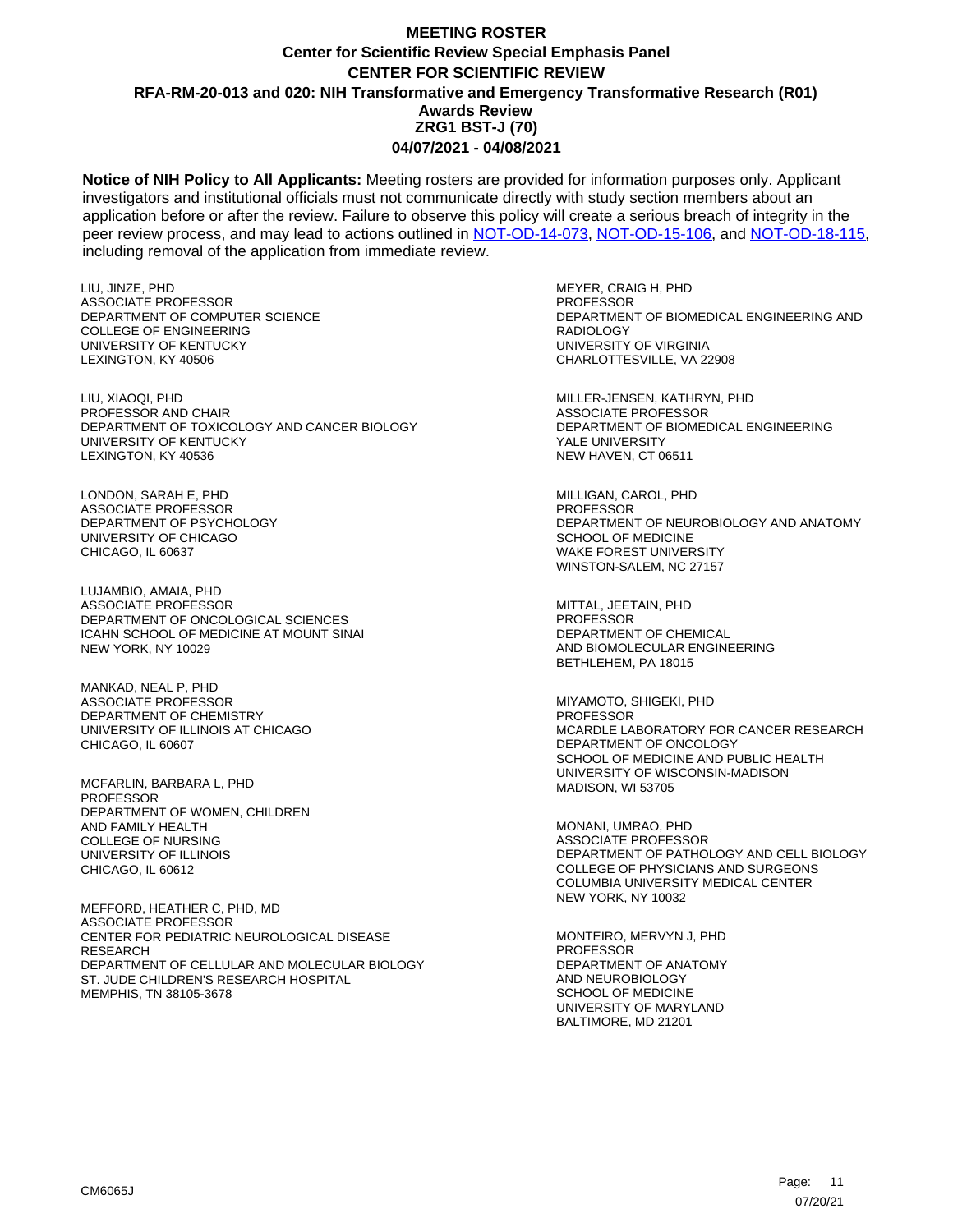**Notice of NIH Policy to All Applicants:** Meeting rosters are provided for information purposes only. Applicant investigators and institutional officials must not communicate directly with study section members about an application before or after the review. Failure to observe this policy will create a serious breach of integrity in the peer review process, and may lead to actions outlined in [NOT-OD-14-073,](https://grants.nih.gov/grants/guide/notice-files/NOT-OD-14-073.html) [NOT-OD-15-106,](https://grants.nih.gov/grants/guide/notice-files/NOT-OD-15-106.html) and [NOT-OD-18-115,](https://grants.nih.gov/grants/guide/notice-files/NOT-OD-18-115.html) including removal of the application from immediate review.

MORAN, JOHN V., PHD GILBERT S. OMENN COLLEGIATE PROFESSOR DEPARTMENT OF HUMAN GENETICS COLLEGE OF MEDICINE UNIVERSITY OF MICHIGAN ANN ARBOR, MI 48109

MORANO, KEVIN A, PHD **PROFESSOR** DEPARTMENT OF MICROBIOLOGY AND MOLECULAR GENETICS MEDICAL SCHOOL HOUSTON'S HEALTH UNIVERSITY UNIVERSITY OF TEXAS HEALTH SCIENCE CENTER, **HOUSTON** HOUSTON, TX 77030

MORFINI, GERARDO A, PHD ASSOCIATE PROFESSOR DEPARTMENT OF ANATOMY AND CELL BIOLOGY UNIVERSITY OF ILLINOIS AT CHICAGO CHICAGO, IL 60612

MORITZ, ROBERT L., PHD **PROFESSOR** DIRECTOR, PROTEOMICS FACILITY DEPARTMENT OF SYSTEMS BIOLOGY INSTITUTE FOR SYSTEMS BIOLOGY SEATTLE, WA 98103

MOSTOSLAVSKY, RAUL, MD, PHD ASSOCIATE PROFESSOR DEPARTMENT OF MEDICINE THE MASSACHUSETTS GENERAL HOSPITAL CANCER **CENTER** HARVARD MEDICAL SCHOOL BOSTON, MA 02215

MUMM, JEFFREY, PHD ASSOCIATE PROFESSOR DEPARTMENT OF OPHTHALMOLOGY WILMER INSTITUTE JOHNS HOPKINS UNIVERSITY SCHOOL OF MEDICINE BALTIMORE, MD 21287

NAIK, ULHAS P, PHD PROFESSOR DEPARTMENT OF MEDICINE SIDNEY KIMMEL MEDICAL COLLEGE CARDEZA CENTER FOR VASCULAR BIOLOGY THOMAS JEFFERSON UNIVERSITY PHILADELPHIA, PA 19107

NHO, KWANGSIK T, PHD ASSOCIATE PROFESSOR DEPARTMENT OF RADIOLOGY AND IMAGING SERVICES SCHOOL OF MEDICINE PURDUE UNIVERSITY INDIANAPOLIS INDIANAPOLIS, IN 46032

NORTH, KARI E, PHD PROFESSOR DEPARTMENT OF EPIDEMIOLOGY SCHOOL OF PUBLIC HEALTH UNIVERSITY OF NORTH CAROLINA AT CHAPEL HILL CHAPEL HILL, NC 27514

O'TOOLE, TIMOTHY E, PHD ASSOCIATE PROFESSOR DEPARTMENT OF MEDICINE UNIVERSITY OF LOUISVILLE LOUISVILLE, KY 40202

OLDENBOURG, RUDOLF, PHD SENIOR SCIENTIST MARINE BIOLOGICAL LABORATORY WOODS HOLE, MA 02543

PALESE, PETER, PHD CHAIR AND PROFESSOR DEPARTMENT OF MICROBIOLOGY DEPARTMENT OF MEDICINE ICAHN SCHOOL OF MEDICINE AT MOUNT SINAI NEW YORK, NY 10029

PANDEY, UDAI B, PHD ASSOCIATE PROFESSOR DEPARTMENT OF PEDIATRICS CHILDREN'S HOSPITAL OF PITTSBURGH UNIVERSITY OF PITTSBURGH MEDICAL CENTER PITTSBURGH, PA 15224

PARK, GYE YOUNG, MD ASSOCIATE PROFESSOR DIVISION OF PULMONARY, CRITICAL CARE, SLEEP AND ALLERGY UNIVERSITY OF ILLINOIS AT CHICAGO CHICAGO, IL 60612

PASINELLI, PIERA, PHD PROFESSOR AND CO-DIRECTOR WEINBERG ALS CENTER FARBER INSTITUTE FOR NEUROSCIENCES THOMAS JEFFERSON UNIVERSITY PHILADELPHIA, PA 19107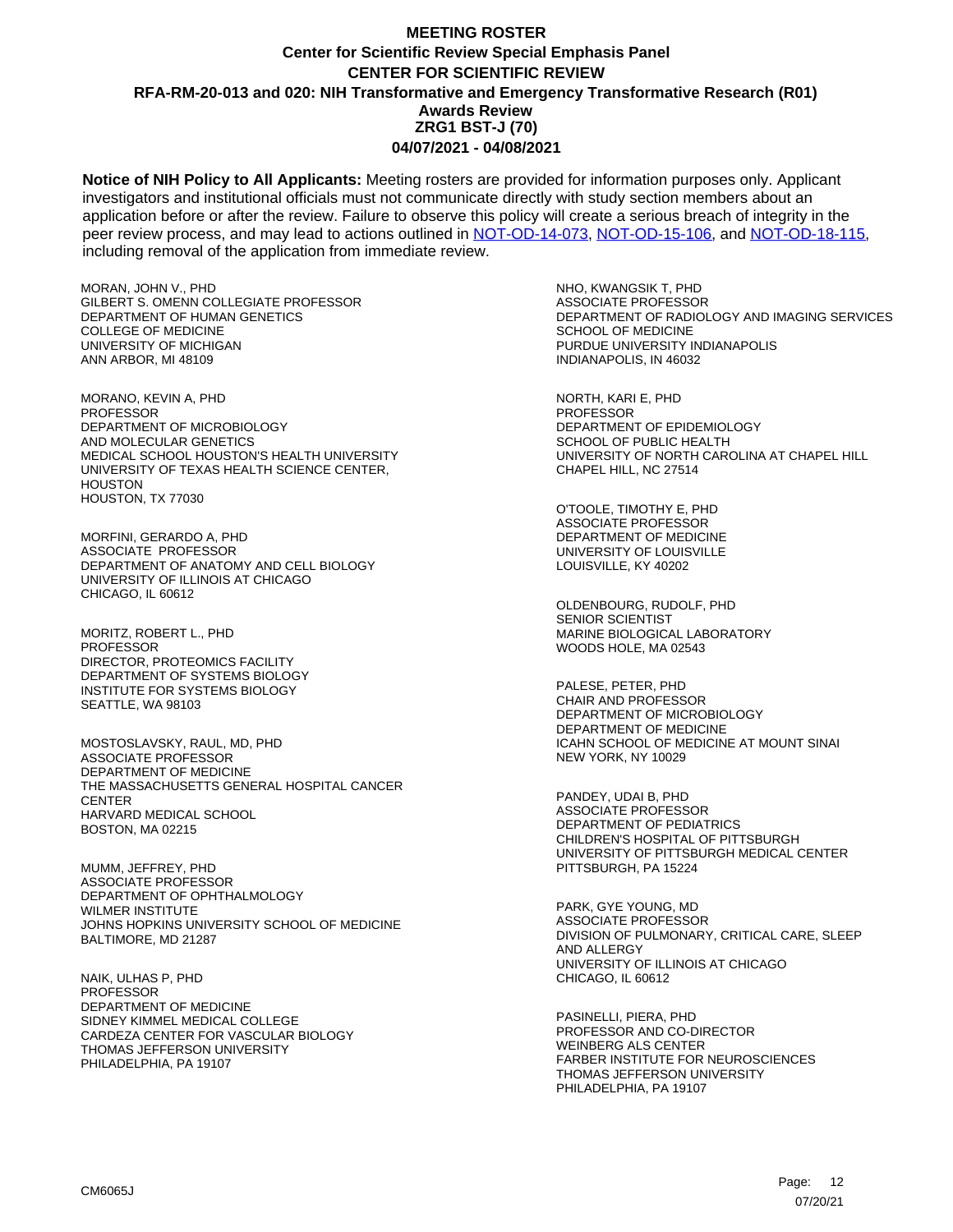**Notice of NIH Policy to All Applicants:** Meeting rosters are provided for information purposes only. Applicant investigators and institutional officials must not communicate directly with study section members about an application before or after the review. Failure to observe this policy will create a serious breach of integrity in the peer review process, and may lead to actions outlined in [NOT-OD-14-073,](https://grants.nih.gov/grants/guide/notice-files/NOT-OD-14-073.html) [NOT-OD-15-106,](https://grants.nih.gov/grants/guide/notice-files/NOT-OD-15-106.html) and [NOT-OD-18-115,](https://grants.nih.gov/grants/guide/notice-files/NOT-OD-18-115.html) including removal of the application from immediate review.

PAULSON, HENRY L, MD, PHD **PROFESSOR** DEPARTMENT OF NEUROLOGY ALZHEIMER'S DISEASE CENTER UNIVERSITY OF MICHIGAN ANN ARBOR, MI 48109

PEREZ-PINERA, PABLO, PHD ASSOCIATE PROFESSOR DEPARTMENT OF BIOENGINEERING UNIVERSITY OF ILLINOIS AT URBANA-CHAMPAIGN URBANA, IL 61801

PETRASCHECK, MICHAEL, PHD ASSOCIATE PROFESSOR DEPARTMENT OF MOLECULAR MEDICINE DEPARTMENT OF NEUROSCIENCE THE SCRIPPS RESEARCH INSTITUTE LA JOLLA, CA 92037

PFEIFER, GERD P, PHD PROFESSOR CENTER FOR EPIGENETICS VAN ANDEL RESEARCH INSTITUTE GRAND RAPIDS, MI 49503

PLATTNER, RINA, PHD PROFESSOR DEPARTMENT OF PHARMACOLOGY AND NUTRITIONAL SCIENCES MARKEY CANCER CENTER UNIVERSITY OF KENTUCKY SCHOOL OF MEDICINE LEXINGTON, KY 40536

POLLARD, KATHERINE S, PHD PROFESSOR J. DAVID GLADSTONE INSTITUTES UNIVERSITY OF CALIFORNIA SAN FRANCISCO, CA 94158

PRUD''HOMME, ROBERT K, PHD PROFESSOR DEPARTMENT OF CHEMICAL AND BIOLOGICAL ENGINEERING PRINCETON UNIVERSITY PRINCETON, NJ 08544

RABY, BENJAMIN A, MD, MPH PROFESSOR DEPARTMENT OF MEDICINE HARVARD MEDICAL SCHOOL BOSTON, MA 02115

RAJSBAUM, RICARDO, PHD ASSOCIATE PROFESSOR DEPARTMENT OF MICROBIOLOGY AND IMMUNOLOGY THE UNIVERSITY OF TEXAS MEDICAL BRANCH GALVESTON, TX 77555

REICHNER, JONATHAN S, PHD PROFESSOR DEPARTMENT OF SURGERY RHODE ISLAND HOSPITAL BROWN UNIVERSITY PROVIDENCE, RI 02903

REIF, DAVID M, PHD PROFESSOR BIOINFORMATICS RESEARCH CENTER NORTH CAROLINA STATE UNIVERSITY RALEIGH , NC 27607

REINER, ALEXANDER P, MD RESEARCH ASSOCIATE PROFESSOR DEPARTMENT OF EPIDEMIOLOGY UNIVERISTY OF WASHINGTON SEATTLE, WA 98115

ROCK, JASON R, PHD ASSOCIATE PROFESSOR OF MEDICINE CENTER FOR REGENERATIVE MEDICINE DEPARTMENT OF MEDICINE BOSTON UNIVERSITY MEDICAL CAMPUS UNIVERSITY OF BOSTON BOSTON, MA 02118

RONDINA, MATTHEW T, MD PROFESSOR DIVISION OF GENERAL INTERNAL MEDICINE DEPARTMENT OF INTERNAL MEDICINE ECCLES INSTITUTE OF HUMAN GENETICS UNIVERSITY OF UTAH SALT LAKE CITY, UT 84112

ROSSOLL, WILFRIED, PHD ASSOCIATE PROFESSOR AND ASSISTANT DEAN DEPARTMENT OF NEUROSCIENCE MAYO CLINIC, JACKSONVILLE JACKSONVILLE, FL 32224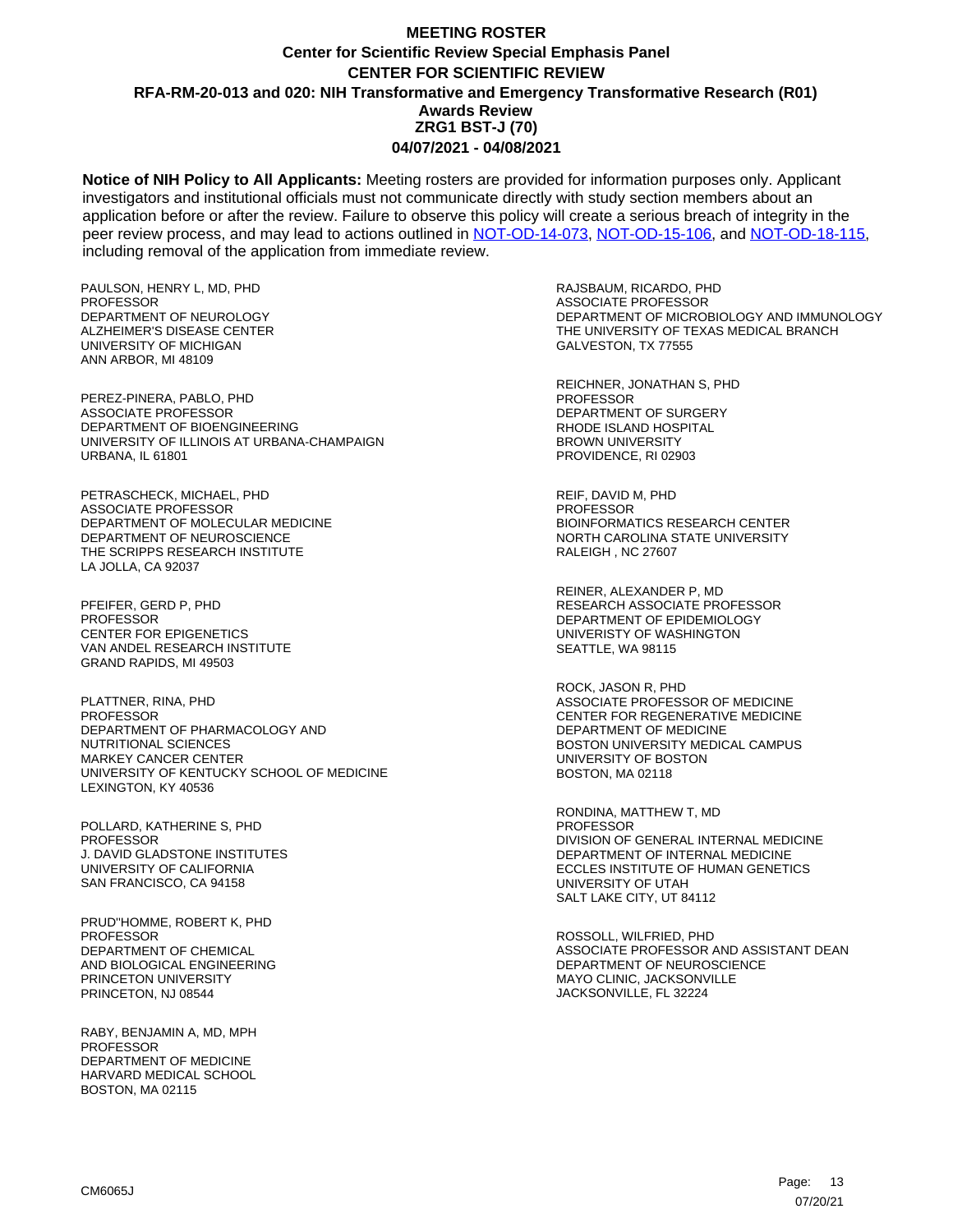**Notice of NIH Policy to All Applicants:** Meeting rosters are provided for information purposes only. Applicant investigators and institutional officials must not communicate directly with study section members about an application before or after the review. Failure to observe this policy will create a serious breach of integrity in the peer review process, and may lead to actions outlined in [NOT-OD-14-073,](https://grants.nih.gov/grants/guide/notice-files/NOT-OD-14-073.html) [NOT-OD-15-106,](https://grants.nih.gov/grants/guide/notice-files/NOT-OD-15-106.html) and [NOT-OD-18-115,](https://grants.nih.gov/grants/guide/notice-files/NOT-OD-18-115.html) including removal of the application from immediate review.

ROTH, FREDERICK P, PHD **PROFESSOR** LUNENFELD-TANENBAUM RESEARCH INSTITUTE MOUNT SINAI HOSPITAL DONNELLY CENTRE FOR CELLULAR & BIOMOLECULAR RES. UNIVERSITY OF TORONTO TORONTO, ON M5S 3E1 CANADA

ROTHBART, SCOTT, PHD ASSOCIATE PROFESSOR CENTER FOR EPIGENETICS VAN ANDEL RESEARCH INSTITUTE GRAND RAPIDS, MI 49503

ROUSSOS, PANAGIOTIS, MD, PHD PROFESSOR DEPARTMENT OF PSYCHIATRY AND GENETICS AND GENOMIC SCIENCES ICAHN SCHOOL OF MEDICINE AT MOUNT SINAI NEW YORK CITY, NY 10029

SABIK, LINDSAY M, PHD ASSOCIATE PROFESSOR DEPARTMENT OF HEALTH POLICY AND MANAGEMENT GRADUATE SCHOOL OF PUBLIC HEALTH UNIVERSITY OF PITTSBURGH PITTSBURGH, PA 15261

SADEK, HESHAM, MD, PHD **PROFESSOR** DEPARTMENT OF INTERNAL MEDICINE UNIVERSITY TEXAS SOUTHWESTERN MEDICAL CENTER UNIVERSITY TEXAS SOUTHWESTERN DALLAS, TX 75390

SAIF, LINDA J, PHD PROFESSOR FOOD ANIMAL HEALTH RESEARCH PROGRAM OHIO STATE UNIVERSITY/OARDC WOOSTER, OH 44691

SALHIA, BODOUR, PHD ASSOCIATE PROFESSOR DEPARTMENT OF TRANSLATIONAL GENOMICS KECK SCHOOL OF MEDICINE UNIVERSITY OF SOUTHERN CALIFORNIA LOS ANGELES, CA 90089

SCHAFFER, DAVID V, PHD PROFESSOR DEPARTMENT OF CHEMICAL ENGINEERING UNIVERSITY OF CALIFORNIA, BERKELEY BERKELEY, CA 94720

SCHIFFER, CELIA A, PHD PROFESSOR DEPARTMENT OF BIOCHEMISTRY AND MOLECULAR PHARMACOLOGY UNIVERSITY OF MASSACHUSETTS MEDICAL SCHOOL WORCESTER, MA 01605

SCHLAME, MICHAEL, MD ASSOCIATE PROFESSOR DIRECTOR OF CARDIOTHORACIC ANESTHESIA NYU NYU LANGONE MEDICAL CENTER NEW YORK, NY 10016

SCHUSTER, DAVID M, MD PROFESSOR AND DIRECTOR DIVISION OF NUCLEAR MEDICINE AND MOLECULAR IMAGING DEPARTMENT OF RADIOLOGY EMORY UNIVERSITY ATLANTA, GA 30322

SEGAL, BRAHM H, MD PROFESSOR DEPARTMENT OF INTERNAL MEDICINE ROSWELL PARK COMPREHENSIVE CANCER CENTER UNIVERSITY AT BUFFALO BUFFALO, NY 14263

SEKER, ERKIN, PHD ASSOCIATE PROFESSOR DEPARTMENT OF ELECTRICAL AND COMPUTER ENGINEERING UNIVERSITY OF CALIFORINA DAVIS, CA 95616

SHARMA, ASHISH K, PHD, MD ASSOCIATE PROFESSOR DEPARTMENT OF SURGERY COLLEGE OF MEDICINE UNIVERSITY OF FLORIDA GAINESVILLE, FL 32610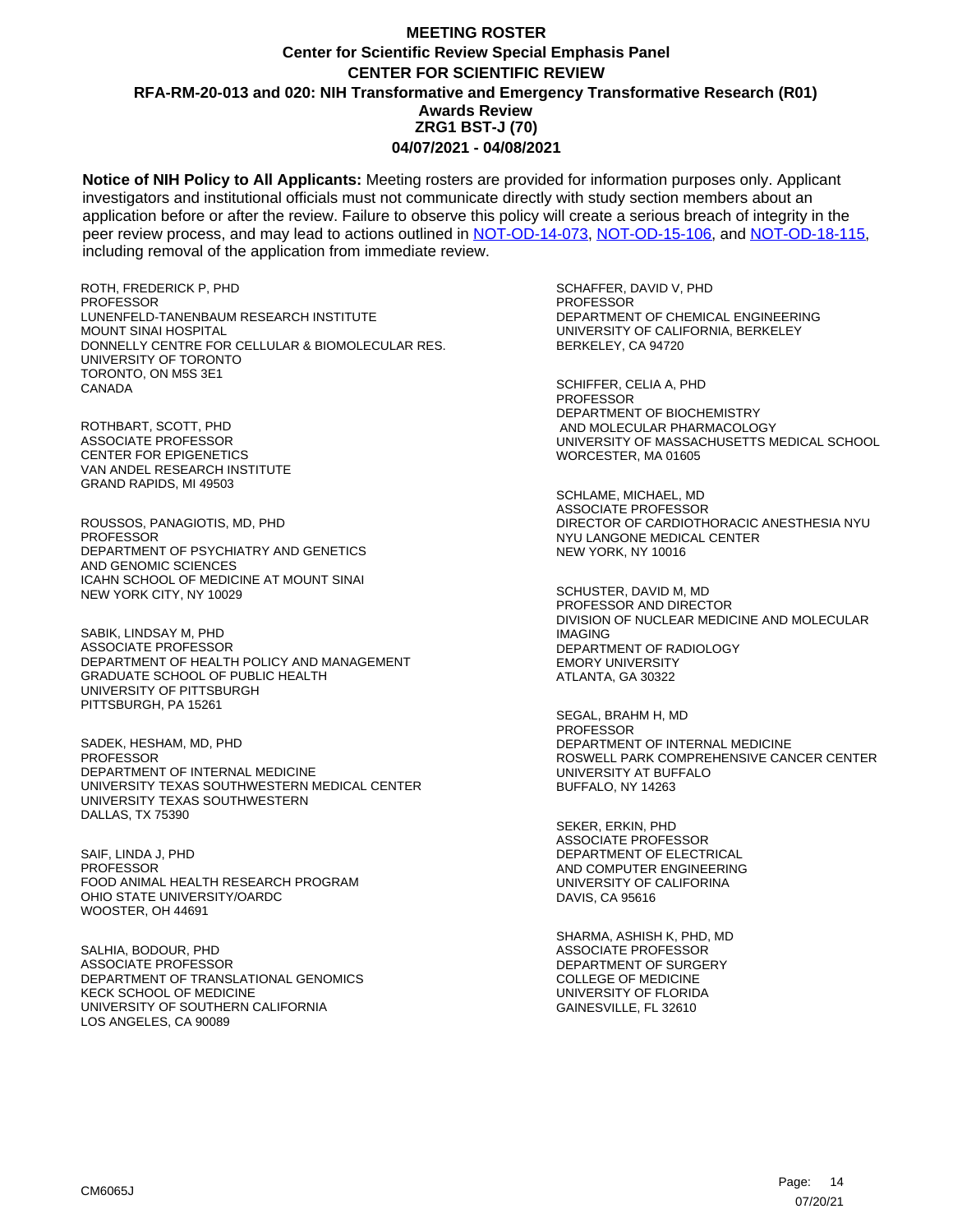**Notice of NIH Policy to All Applicants:** Meeting rosters are provided for information purposes only. Applicant investigators and institutional officials must not communicate directly with study section members about an application before or after the review. Failure to observe this policy will create a serious breach of integrity in the peer review process, and may lead to actions outlined in [NOT-OD-14-073,](https://grants.nih.gov/grants/guide/notice-files/NOT-OD-14-073.html) [NOT-OD-15-106,](https://grants.nih.gov/grants/guide/notice-files/NOT-OD-15-106.html) and [NOT-OD-18-115,](https://grants.nih.gov/grants/guide/notice-files/NOT-OD-18-115.html) including removal of the application from immediate review.

SHAYAKHMETOV, DMITRY, PHD **PROFESSOR** DEPARTMENT OF PEDIATRICS LOWANCE CENTER FOR HUMAN IMMUNOLOGY SCHOOL OF MEDICINE EMORY UNIVERSITY ATLANTA, GA 30311

SHELTZER, JASON, PHD COLD SPRING HARBOR LABORATORY FELLOW COLD SPRING HARBOR LABORATORY COLD SPRING HARBOR, NY 11724

SHEN, HUI, PHD ASSOCIATE PROFESSOR CENTER FOR EPIGENETICS VAN ANDEL RESEARCH INSTITUTE GRAND RAPIDS, MI 49503

SHEN, LANLAN, MD, PHD ASSOCIATE PROFESSOR DEPARTMENT OF PEDIATRICS USDA CHILDREN'S NUTRITION RESEARCH CENTER BAYLOR COLLEGE OF MEDICINE HOUSTON, TX 77030

SHOULDERS, MATTHEW D, PHD ASSOCIATE PROFESSOR DEPARTMENT OF CHEMISTRY MASSACHUSETTS INSTITUTE OF TECHNOLOGY CAMBRIDGE, MA 02139

SILVERMAN, NEAL, PHD **PROFESSOR** DEPARTMENT OF MEDICINE UNIVERSITY OF MASSACHUSETTS MEDICAL SCHOOL WORCESTER, MA 01605

SIMON, MATTHEW D, PHD ASSOCIATE PROFESSOR DEPARTMENT OF MOLECULAR BIOPHYSICS AND BIOCHEMISTRY SCHOOL OF MEDICINE YALE UNIVERSITY NEW HAVEN, CT 06477

SIMS, PETER A, PHD ASSOCIATE PROFESSOR DEPARTMENT OF BIOCHEMISTRY AND MOLECULAR BIOPHYSICS COLUMBIA UNIVERSITY NEW YORK, NY 10032

SOLOWAY, PAUL D, PHD PROFESSOR AND CHAIR DEPARTMENT OF BIOMEDICAL SCIENCES COLLEGE OF VETERINARY MEDICINE CORNELL UNIVERSITY ITHACA, NY 14853

SRIVASTAVA, ARUN, PHD GEORGE H. KITZMAN PROFESSOR OF GENETICS DEPARTMENTS OF PEDIATRICS, MOLECULAR GENETICS & MICROBIOLOGY CHIEF, DIVISION OF CELLULAR AND MOLECULAR THERAPY UNIVERSITY OF FLORIDA GAINESVILLE, FL 32611

STAATS, HERMAN F, PHD PROFESSOR DEPARTMENT OF PATHOLOGY DUKE UNIVERSITY MEDICAL CENTER DURHAM, NC 27710

STAMATATOS, LEONIDAS, PHD FULL MEMBER VACCINE AND INFECTIOUS DISEASE DIVISION FRED HUTCHINSON CANCER RESEARCH CENTER SEATTLE, WA 98109

STANKUNAS, KRYN, PHD ASSOCIATE PROFESSOR INSTITUTE OF MOLECULAR BIOLOGY UNIVERSITY OF OREGON EUGENE, OR 97403

STEEL, JENNIFER L, PHD PROFESSOR DIRECTOR, CENTER FOR EXCELLENCE IN BEHAVIORAL MEDICINE DEPARTMENT OF SURGERY UNIVERSITY OF PITTSBURGH PITTSBURGH, PA 15213

STINCHCOMB, AUDRA L, PHD **PROFESSOR** DEPARTMENT OF PHARMACEUTICAL SCIENCES SCHOOL OF PHARMACY UNIVERSITY OF MARYLAND BALTIMORE, MD 21201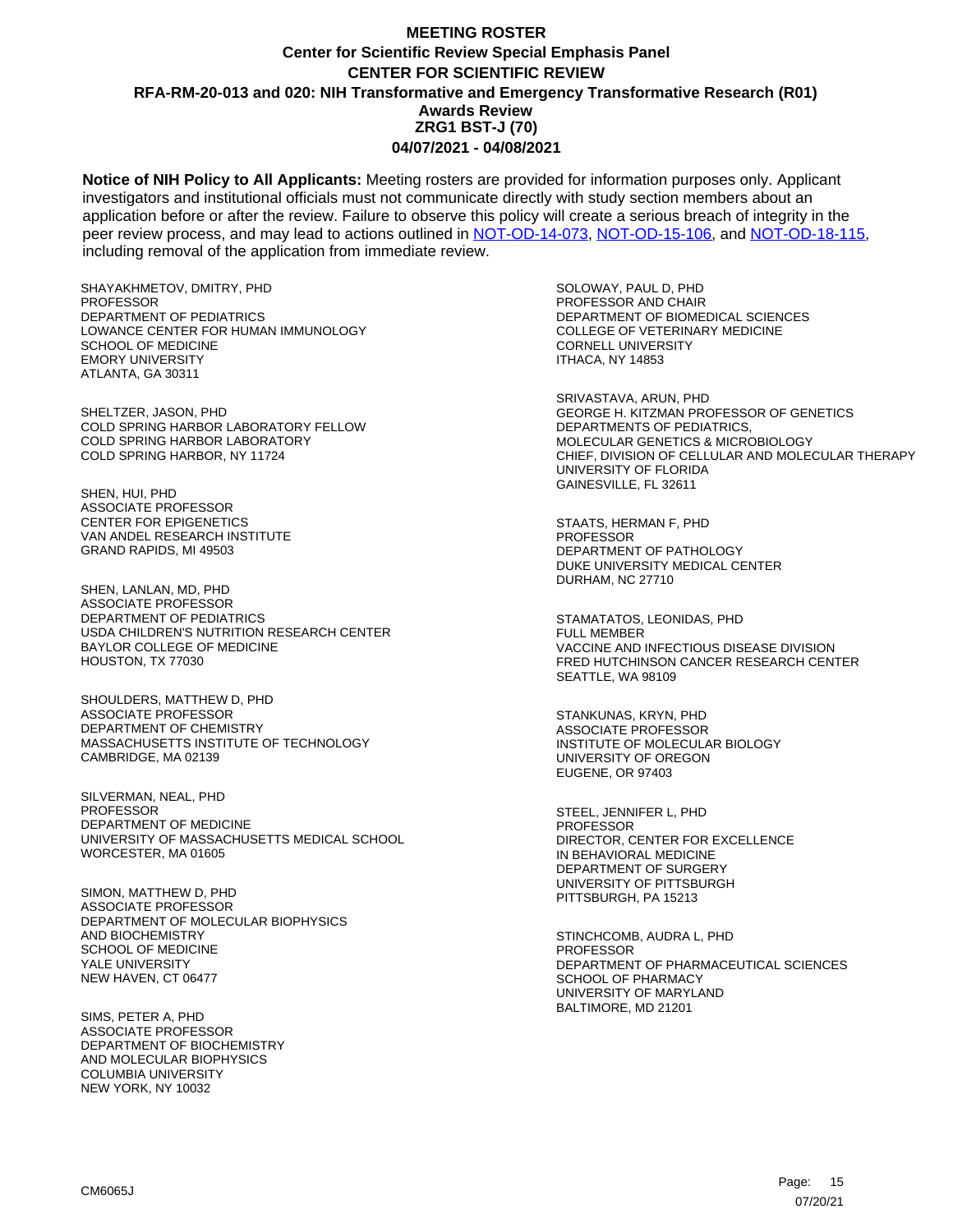**Notice of NIH Policy to All Applicants:** Meeting rosters are provided for information purposes only. Applicant investigators and institutional officials must not communicate directly with study section members about an application before or after the review. Failure to observe this policy will create a serious breach of integrity in the peer review process, and may lead to actions outlined in [NOT-OD-14-073,](https://grants.nih.gov/grants/guide/notice-files/NOT-OD-14-073.html) [NOT-OD-15-106,](https://grants.nih.gov/grants/guide/notice-files/NOT-OD-15-106.html) and [NOT-OD-18-115,](https://grants.nih.gov/grants/guide/notice-files/NOT-OD-18-115.html) including removal of the application from immediate review.

SUN, FENGZHU, PHD PROFESSOR MOLECULAR AND COMPUTATIONAL BIOLOGY PROGRAM DEPARTMENT OF BIOLOGICAL SCIENCES UNIVERSITY OF SOUTHERN CALIFORNIA LOS ANGELES, CA 90089

SUSSEL, LORI, PHD PROFESSOR RESEARCH DIRECTOR, BARBARA DAVIS CENTER UNIVERSITY OF COLORADO MEDICAL CENTER AURORA, CO 80045

SWANSTROM, RONALD I, PHD PROFESSOR DEPARTMENT OF BIOCHEMISTRY AND BIOPHYSICS CENTER FOR AIDS RESEARCH SCHOOL OF MEDICINE UNIVERSITY OF NORTH CAROLINA AT CHAPEL HILL CHAPEL HILL, NC 27599-7295

SYMER, DAVID E, MD, PHD ASSOCIATE PROFESSOR DEPARTMENT OF LYMPHOMA & MYELOMA UNIVERSITY OF TEXAS MD ANDERSON CANCER CENTER HOUSTON, TX 77030

TANG, QIZHI, PHD PROFESSOR DEPARTMENT OF SURGERY UNIVERSITY OF CALIFORNIA SAN FRANCISCO SAN FRANCISCO, CA 94143

THROCKMORTON, AMY, PHD ASSOCIATE PROFESSOR SCHOOL OF BIOMEDICAL ENGINEERING SCIENCE AND HEALTH SYSTEMS DREXEL UNIVERSITY PHILADELPHIA, PA 19104

TIAN, RONG, PHD, MD PROFESSOR DEPARTMENTS OF BIOENGINEERING AND BIOCHEMISTRY AND ANESTHESIOLOGY AND PAIN MEDICINE UNIVERSITY OF WASHINGTON SEATTLE, WA 98109

TISSENBAUM, HEIDI A, PHD **PROFESSOR** DEPARTMENT OF MOLECULAR, CELL AND CANCER BIOLOGY UNIVERSITY OF MASSACHUSETTS MEDICAL SCHOOL WORCESTER, MA 01605

TRUE-KROB, HEATHER L, PHD PROFESSOR DEPARTMENT OF CELL BIOLOGY AND PHYSIOLOGY WASHINGTON UNIVERSITY SCHOOL OF MEDICINE SAINT LOUIS, MO 63110

TUMBAN, EBENEZER, PHD ASSOCIATE PROFESSOR SCHOOL OF VETERINARY MEDICINE TEXAS TECH UNIVERSITY AMARILLO, TX 79106

TUSZYNSKI, MARK H, MD, PHD PROFESSOR VA GORDON MANSFIELD SCI CONSORTIUM SAN DIEGO VA MEDICAL CENTER DEPT OF NEUROSCIENCES UNIVERSITY OF CALIFORNIA, SAN DIEGO LA JOLLA, CA 92093

TYLER, JESSICA K, PHD PROFESSOR DEPARTMENT OF PATHOLOGY AND LABORATORY MEDICINE WEILL CORNELL MEDICAL COLLEGE NEW YORK, NY 10065

WANG, KAI, PHD ASSOCIATE PROFESSOR DEPARTMENT OF PATHOLOGY AND LABORATORY MEDICINE UNIVERSITY OF PENNSYLVANIA DEPARTMENT OF BIOMEDICAL INFORMATICS CHILDREN'S HOSPITAL PHILADELPHIA PHILADELPHIA, PA 19104

WANG, PEIJING JEREMY, PHD, MD PROFESSOR DEPARTMENT OF BIOMEDICAL SCIENCES SCHOOL OF VETERINARY MEDICINE UNIVERSITY OF PENNSYLVANIA PHILADELPHIA, PA 19104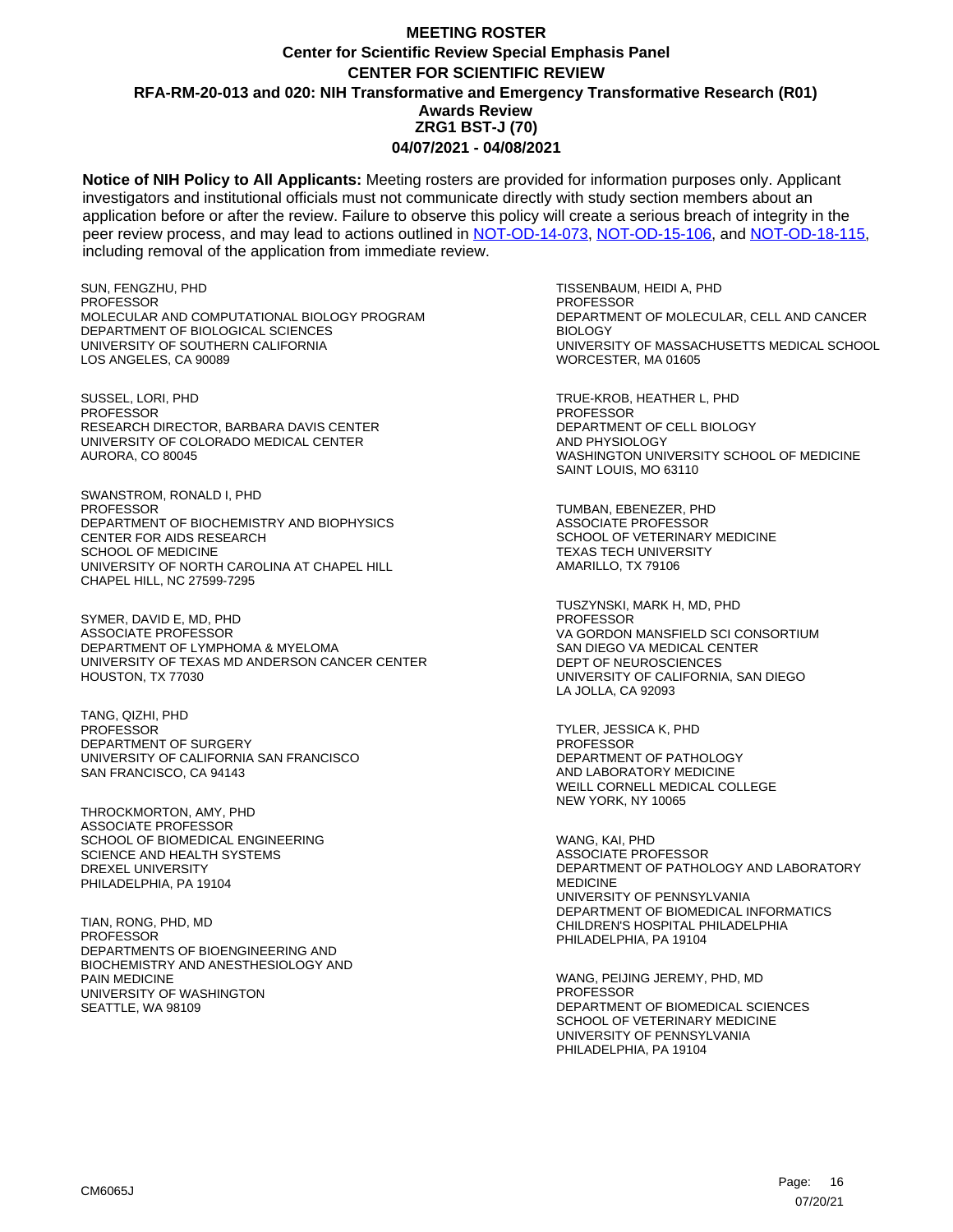**Notice of NIH Policy to All Applicants:** Meeting rosters are provided for information purposes only. Applicant investigators and institutional officials must not communicate directly with study section members about an application before or after the review. Failure to observe this policy will create a serious breach of integrity in the peer review process, and may lead to actions outlined in [NOT-OD-14-073,](https://grants.nih.gov/grants/guide/notice-files/NOT-OD-14-073.html) [NOT-OD-15-106,](https://grants.nih.gov/grants/guide/notice-files/NOT-OD-15-106.html) and [NOT-OD-18-115,](https://grants.nih.gov/grants/guide/notice-files/NOT-OD-18-115.html) including removal of the application from immediate review.

WANG, PING, PHD **PROFESSOR** DEPARTMENT OF PATHOLOGY UNIVERSITY OF PENNSYLVANIA PHILADELPHIA, PA 19104

WANG, XINGLONG, PHD ASSOCIATE PROFESSOR DEPARTMENT OF PATHOLOGY CASE WESTERN RESERVE UNIVERSITY CLEVELAND, OH 44106

WANG, ZHIBIN, PHD ASSOCIATE PROFESSOR DEPARTMENT OF ENVIRONMENTAL HEALTH AND ENGINEERING BLOOMBERG SCHOOL OF PUBLIC HEALTH JOHNS HOPKINS UNIVERSITY BALTIMORE, MD 21218

WATNICK, PAULA I, MD, PHD ASSOCIATE PROFESSOR DIVISION OF INFECTIOUS DISEASE DEPARTMENT OF PEDIATRICS BOSTON CHILDREN'S HOSPITAL HARVARD MEDICAL SCHOOL BOSTON, MA 02115

WEINTRAUB, SUSAN T, PHD PROFESSOR DEPARTMENT OF BIOCHEMISTRY AND STRUCTURAL BIOLOGY DIRECTOR INSTITUTIONAL MASS SPECTROMETRY LABORATORY UT HEALTH SAN ANTONIO SAN ANTONIO, TX 78229

WEK, RONALD C, PHD SHOWALTER PROFESSOR DEPARTMENT OF BIOCHEMISTRY AND MOLECULAR BIOLOGY INDIANA UNIVERSITY SCHOOL OF MEDICINE INDIANAPOLIS, IN 46202

WELSH, ROBERT C., PHD ASSOCIATE PROFESSOR DEPARTMENT OF PSYCHIATRY SCHOOL OF MEDICINE UNIVERSITY OF UTAH SALT LAKE CITY, UT 84132

WHITE, STEPHANIE A, PHD **PROFESSOR** DEPARTMENT OF PHYSIOLOGICAL SCIENCES UNIVERSITY OF CALIFORNIA, LOS ANGELES LOS ANGELES, CA 90095

WHITMIRE, JASON K, PHD ASSOCIATE PROFESSOR DEPARTMENT OF GENETICS UNIVERSITY OF NORTH CAROLINA-CHAPEL HILL CHAPEL HILL, NC 27599

WICHTERLE, HYNEK, PHD ASSOCIATE PROFESSOR DEPARTMENT OF PATHOLOGY AND CELL BIOLOGY COLUMBIA UNIVERSITY NEW YORK, NY 10032

WILLIAMS, MATTHEW A, PHD ASSOCIATE PROFESSOR DEPARTMENT OF PATHOLOGY UNIVERSITY OF UTAH SALT LAKE CITY, UT 84112

WILLS-KARP, MARSHA, PHD PROFESSOR DEPARTMENT OF ENVIRONMENT HEALTH SCIENCES JOHNS HOPKINS BLOOMBERG SCHOOL OF PUBLIC HEALTH JOHNS HOPKINS UNIVERSITY BALTIMORE, MD 21205

WINGO, THOMAS S, MD ASSOCIATE PROFESSOR DEPARTMENTS OF NEUROLOGY AND HUMAN GENETICS EMORY UNIVERSITY ATLANTA, GA 30322

WOLOZIN, BENJAMIN L, PHD, MD PROFESSOR DEPARTMENT OF PHARMACOLOGY BOSTON UNIVERSITY BOSTON, MA 02118

WONG, MA-LI, MD, PHD PROFESSOR DEPARTMENT OF PSYCHIATRY UNIVERSITY OF MIAMI MIAMI, FL 33136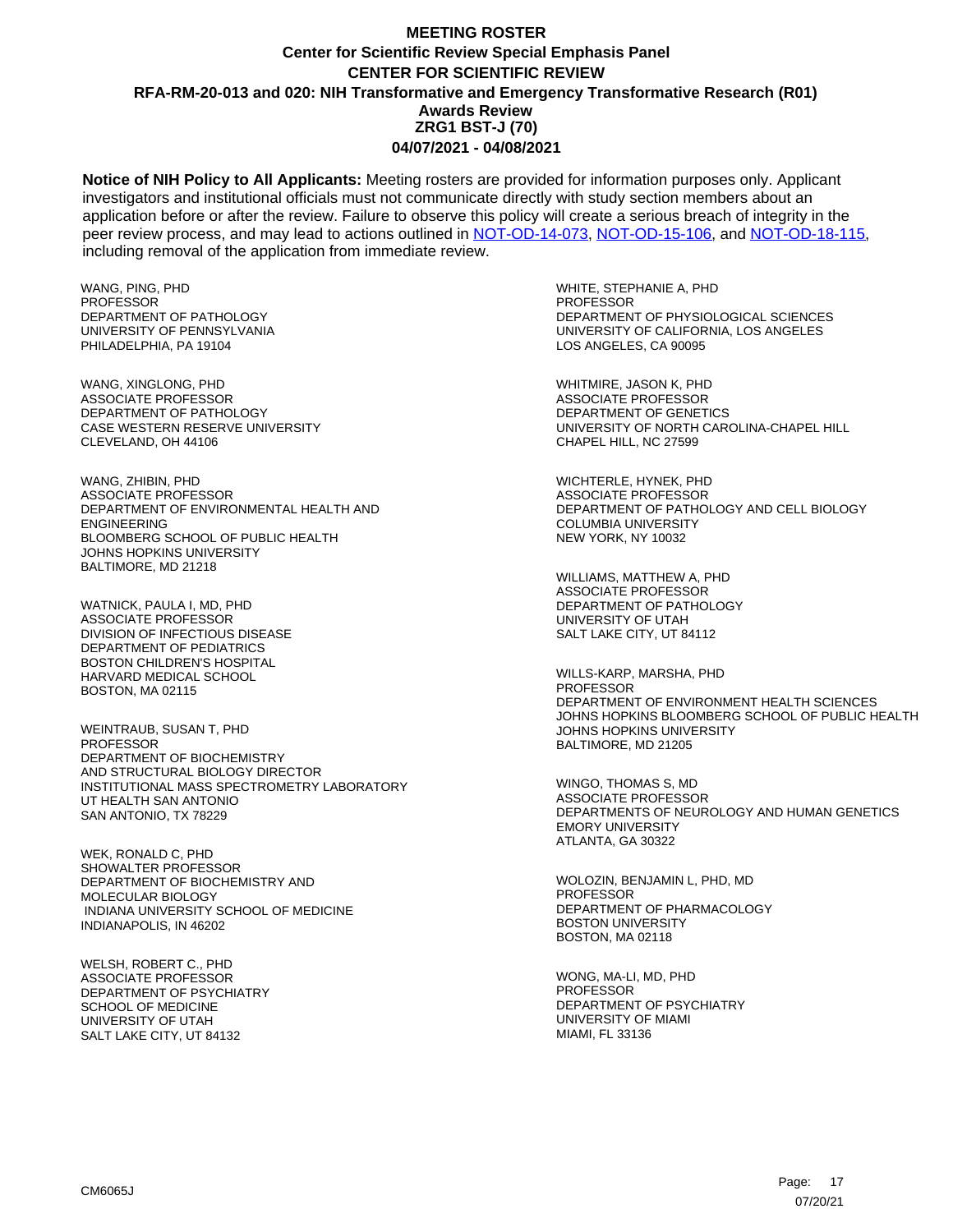**Notice of NIH Policy to All Applicants:** Meeting rosters are provided for information purposes only. Applicant investigators and institutional officials must not communicate directly with study section members about an application before or after the review. Failure to observe this policy will create a serious breach of integrity in the peer review process, and may lead to actions outlined in [NOT-OD-14-073,](https://grants.nih.gov/grants/guide/notice-files/NOT-OD-14-073.html) [NOT-OD-15-106,](https://grants.nih.gov/grants/guide/notice-files/NOT-OD-15-106.html) and [NOT-OD-18-115,](https://grants.nih.gov/grants/guide/notice-files/NOT-OD-18-115.html) including removal of the application from immediate review.

WRIGHT, ELIZABETH R, PHD **PROFESSOR** DEPARTMENT OF BIOCHEMISTRY COLLEGE OF AGRICULTURAL AND LIFE SCIENCES UNIVERSITY OF WISCONSIN-MADISON MADISON, WI 53706

XIA, WEIMING, PHD **PROFESSOR** PHARMACOLOGY AND EXPERIMENTAL THERAPEUTICS ALZHEIMER'S DISEASE CENTER BOSTON UNIVERSITY BOSTON, MA 02215

XU, ZUOSHANG, PHD, MD PROFESSOR DEPARTMENT OF BIOCHEMISTRY AND MOLECULAR PHARMACOLOGY UNIVERSITY OF MASSACHUSETTS MEDICAL SCHOOL WORCESTER, MA 01655

YAN, NAN, PHD ASSOCIATE PROFESSOR DEPARTMENT OF IMMUNOLOGY / MICROBIOLOGY SOUTHWESTERN MEDICAL CENTER UNIVERSITY OF TEXAS DALLAS, TX 75390

YAN, WEI, MD, PHD PROFESSOR OF MEDICINE THE LUNDQUIST INSTITUTE AT HARBOR-UCLA MEDICAL **CENTER** DAVID GEFFEN SCHOOL OF MEDICINE AT UCLA TORRANCE, CA 90502

YANG, OTTO O, MD PROFESSOR DEPARTMENT OF MEDICINE DAVID GEFFEN SCHOOL OF MEDICINE UNIVERSITY CALIFORNIA, LOS ANGELES LOS ANGELES, CA 90095

YASSINE, HUSSEIN N, MD ASSOCIATE PROFESSOR DEPARTMENT OF MEDICINE UNIVERSITY OF SOUTHERN CALIFORNIA LOS ANGELES, CA 90033

YEE, JIING-KUAN, PHD PROFESSOR CITY OF HOPE NATIONAL MEDICAL CENTER DEPARTMENT OF VIROLOGY DUARTE, CA 91010

YOUNG, LARRY J, PHD PROFESSOR DEPARTMENT OF PSYCHIATRY AND BEHAVIORAL SCIENCES SCHOOL OF MEDICINE EMORY UNIVERSITY ATLANTA, GA 30322

YU, EDWARD W, PHD PROFESSOR DEPARTMENT OF PHARMACOLOGY CASE WESTERN RESERVE UNIVERSITY CLEVELAND, OH 44106

YU, GANG, PHD PROFESSOR DEPARTMENT OF NEUROSCIENCE MCCONNELL PROFESSORSHIP IN ALZHEIMER'S DISEASE RESEARCH UNIVERSITY OF TEXAS SOUTHWESTERN MEDICAL CENTER DALLAS, TX 75390

YUAN, LILIAN, PHD PROFESSOR DEPARTMENT OF PHYSIOLOGY AND PHARMACOLOGY DES MOINES UNIVERSITY DES MOINES, IA 50312

YUAN, ZHI-MIN, PHD, MD PROFESSOR DEPARTMENT OF ENVIROMENTAL HEALTH DEPARTMENT OF GENETICS AND COMPLEX DISEASES HARVARD UNIVERSITY SCHOOL OF PUBLIC HEALTH BOSTON, MA 02115

ZHANG, LIMING, PHD PROFESSOR DEPARTMENT OF CHEMISTRY AND BIOCHEMISTRY UNIVERSITY OF CALIFORNIA SANTA BARBARA, CA 93106-9510